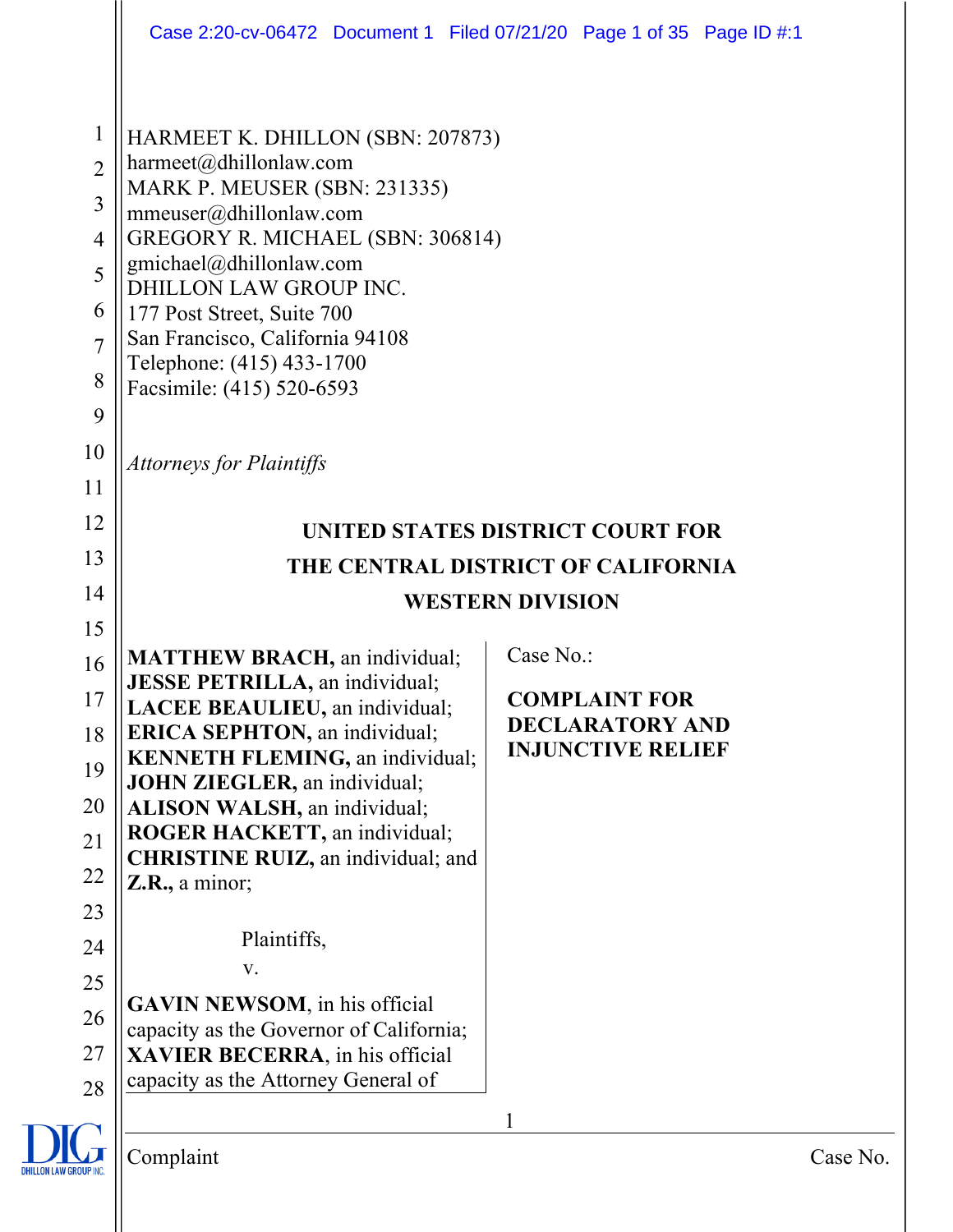1 2 3 4 5 California; **SONIA Y. ANGELL**, in her official capacity as the State Public Health Officer and Department of Public Health Director; and **TONY THURMOND**, in his official capacity as State Superintendent of Public Instruction and Director of Education

Defendants.

6

7

8

9

10

11

12

13

14

15

16

17

18

19

20

21

*Today, education is perhaps the most important function of state and local governments. Compulsory school attendance laws and the great expenditures for education both demonstrate our recognition of the importance of education to our democratic society. It is required in the performance of our most basic public responsibilities, even service in the armed forces. It is the very foundation of good citizenship. Today it is the principal instrument in awakening the child to cultural values, in preparing him for later professional training, and in helping him to adjust normally to his environment. In these days, it is doubtful that any child may reasonably be expected to succeed in life if he is denied the opportunity of education. Such an opportunity, where the state has undertaken to provide it, is a right which must be made available to all on equal terms. –* Chief Justice Earl Warren, *Brown v. Board of Education*, 347 U.S. 483, 491 (1954).

22 23 24 25 26 27 28 Plaintiffs Matthew Brach, Jesse Petrilla, Lacee Beaulieu, Erica Sephton, Kenneth Fleming, John Ziegler, Alison Walsh, Roger Hackett, Christine Ruiz, and her minor child, referred to by his initials, Z.R., by their attorneys, Dhillon Law Group, Inc., for their claims against Defendants Gavin Newsom, in his official capacity as the Governor of California; Xavier Becerra, in his official capacity as the Attorney General of California; Sonia Y. Angell, in her official capacity as the State Public Health Officer and Department of Public Health Director; Tony Thurmond, in his official capacity as

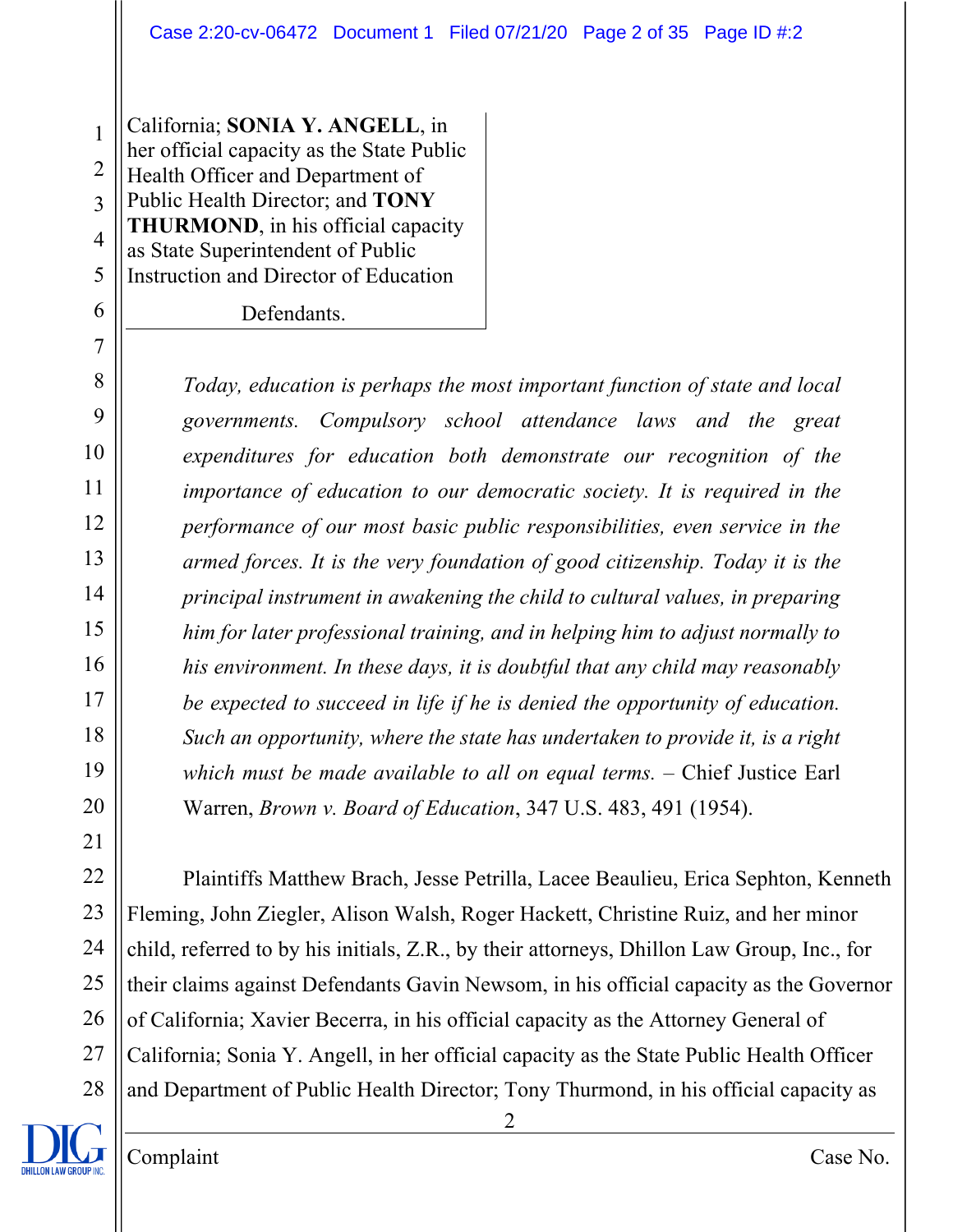2 State Superintendent of Public Instruction and Director of Education, allege and show the Court as follows (this "Complaint").

3

15

1

#### **NATURE OF ACTION**

4 5 6 7 8 9 10 11 1. Defendants have ushered in a new wave of COVID-19 restrictions, this time barring in-person schooling for most children in California. In Defendants' rush to enact these new restrictions, they have placed politics ahead of the wellbeing of children, and children's important—indeed, fundamental—interest in receiving equal access to meaningful education. Defendants' arbitrary restrictions on in-person schooling effectively deprive Plaintiffs' children, and millions of other children across California, of the opportunity for meaningful education and the attendant hope for a brighter future.

12 13 14 16 2. This Action presents facial and as-applied challenges to the Governor of California's May 4, 2020 Executive Order N-60-20 ("State Order"), attached here as **Exhibit 1**, which requires Californians to obey all State Public Health directives and orders, including the State's July 17, 2020 "COVID-19 Industry Guidance: School and School-Based Programs," attached here as **Exhibit 2**.

17 18 19 20 21 22 23 24 25 26 27 28 3. This Action is brought pursuant to 42 U.S.C. § 1983, on the grounds that the State Order and associated guidance and directives, and Defendants' enforcement thereof, violate Plaintiffs' constitutionally and federally protected rights, including specifically: (1) the right to equal protection, free from arbitrary treatment by the State (U.S. Const. amend. XIV); (2) the right to procedural and substantive due process (U.S. Const. amend. XIV); (3) the right to be free from federally-funded state action resulting in a disparate impact on racial minorities (Title VI of the Civil Rights Act of 1964, 42 U.S.C. 2000d, *et seq.*); and (4) the right to equal and meaningful access to education, free from arbitrary state action resulting in a disparate impact on those with disabilities (Individuals with Disabilities Education Act, 20 U.S.C. § 1400, *et seq.*; Title II of the Americans with Disabilities Act of 1990, 42 U.S.C. § 12131, *et seq.*; and Section 504 of the Rehabilitation Act of 1973, 29 U.S.C. § 794, *et seq.*)).

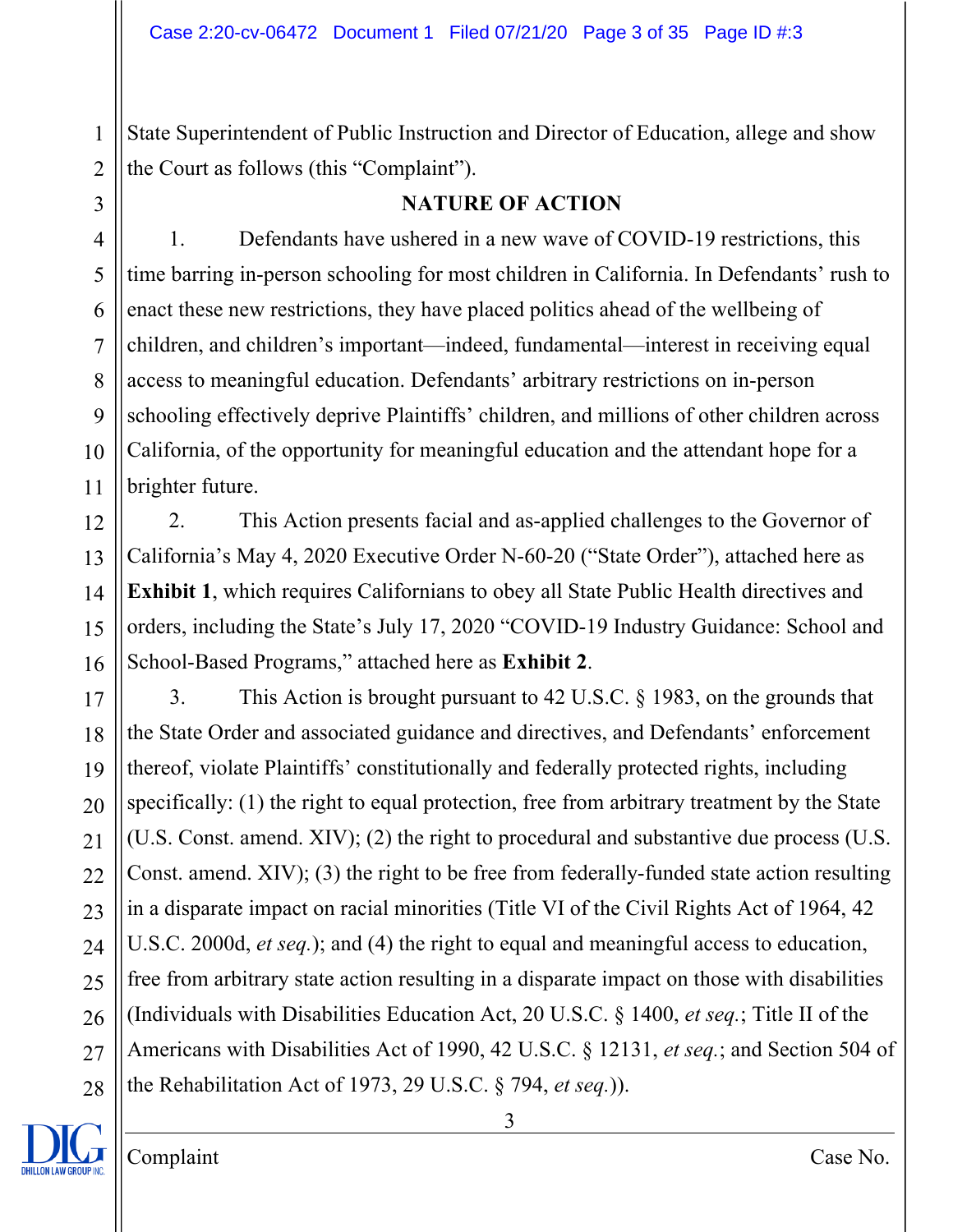4. With the school year commencing in mere weeks from the date of this filing, time is of the essence, and the Court should not hesitate to ensure that Plaintiffs' fundamental interests in securing a meaningful education for their children are preserved and protected from Defendants' arbitrary actions.

### **JURISDICTION AND VENUE**

5. This action arises under 42 U.S.C. § 1983 in relation to Defendants' deprivation of Plaintiffs' rights as secured by the U.S. Constitution and federal law. Accordingly, this Court has federal question jurisdiction under 28 U.S.C. §§ 1331 and 1343. This Court has authority to award the requested declaratory relief under 28 U.S.C. § 2201; the requested injunctive relief and damages under 28 U.S.C. § 1343(a); and attorneys' fees and costs under 42 U.S.C. § 1988.

6. The Central District of California is the appropriate venue for this action pursuant to 28 U.S.C. §§ 1391(b)(1) and (2) because it is the District in which Defendants maintain offices, exercise their authority in their official capacities, and will enforce the State Order; and it is the District in which substantially all of the events giving rise to the claims occurred.

#### **PARTIES**

7. Plaintiff Matthew Brach is a resident of Rancho Palos Verdes, California. He is suing in his individual capacity and not as an elected member of the Board of Education for the Palos Verdes Peninsula Unified School District. He is the father of two children. His sixteen-year-old son and thirteen-year-old daughter are students in the Palos Verdes Peninsula Unified School District. His son is entering his senior year and will suffer academically as a result of the denial of personal interaction with teachers and positive academic role models. His son's learning style requires him to be able to ask questions of and interact with his teachers and to learn collaboratively with peers. His daughter is already suffering emotionally from being isolated from her learning community.

1

2

3

4

5

6

7

8

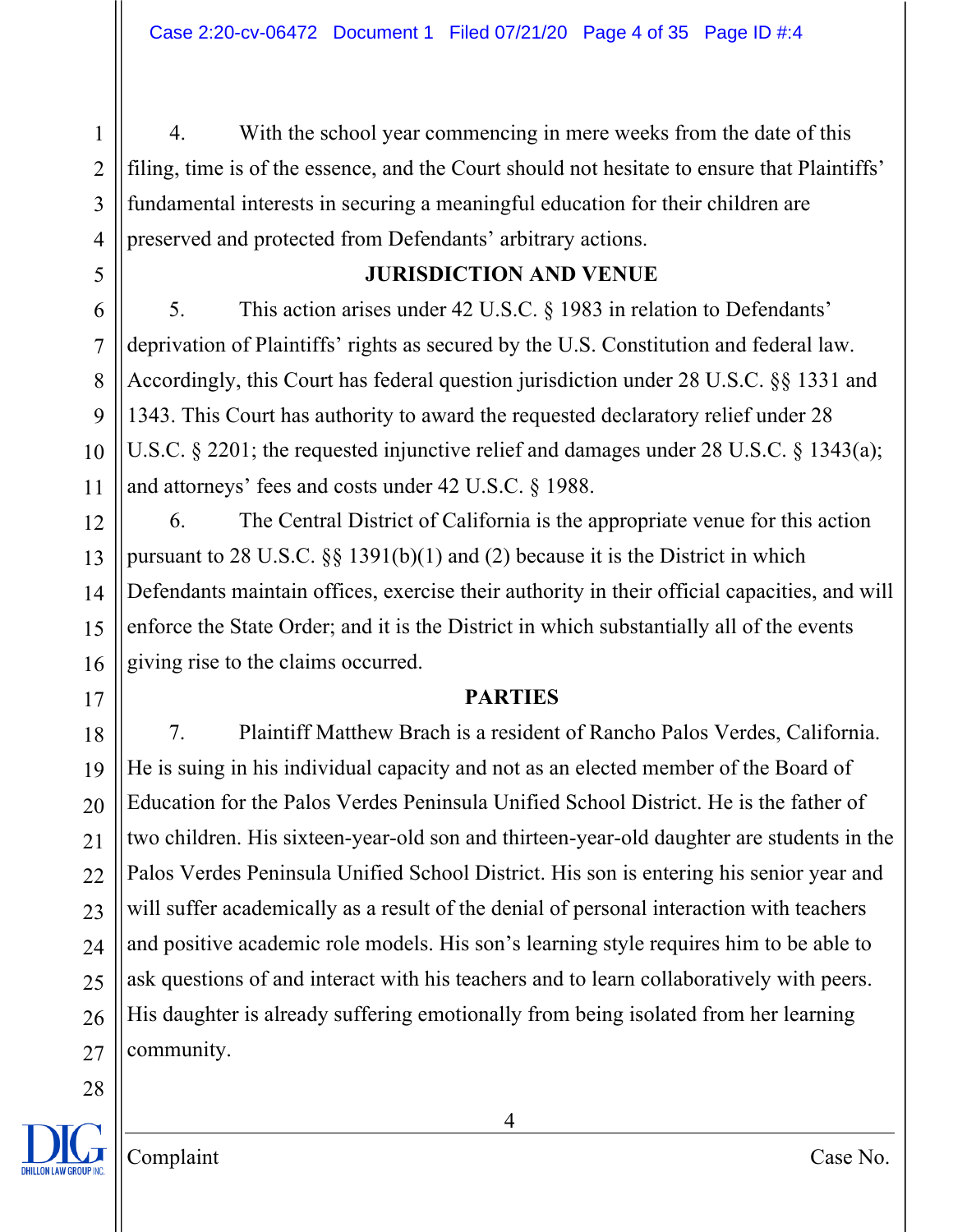8. Plaintiff Jess Petrilla is a resident of Mission Viejo, California. He has a son who is about to enter first grade. Last school year, when his son was in kindergarten and transitioned from in-classroom to distance learning, Petrilla noticed a significant decline in his discipline and engagement. His son's enthusiasm for learning declined, and his son became restless. Petrilla's wife has been forced to take time off of work in order to oversee her son's education. The Petrillas are concerned about the negative effects that this prolonged absence from the social aspects of structured education will have on the future development of their son.

9 10 11 12 13 14 15 16 17 18 19 20 21  $22$ 23 24 25 9. Plaintiff Lacee Beaulieu is a resident of La Jolla, California. She has two children, a daughter who is entering the ninth grade at a private school and a son who is about to enter 5<sup>th</sup> grade in the San Diego Unified School District. One of her biggest challenges with distance learning was trying to balance screen time. Her son's doctor has recommended that he not spend more than two hours a day in front of computer screens. With distance learning, this instruction has been almost impossible to honor. She is concerned that if her son is going to keep up academically, this could come at a cost of brain development issues as a result of him spending too much time in front of computer screens. She found it unrealistic to expect her son to follow the daily/weekly schedule on his own. If she was tied up with work, her son was unable to proceed with his daily lesson plans. While her daughter had more interaction with her teachers, because of the lack of labs, she was unable to properly do science experiments. Beaulieu believes that the increased screen time has had a negative affected on both of her children. She has noticed that they have difficulty with sleep schedules, both are depressed, and their discipline in completing school assignments has decreased. The enforced deprivation of personal contact with their peers has also affected these children negatively.

26 27 28 10. Plaintiff Erica Sephton is a resident of Murrieta, California. She has a daughter who is about to enter transitional kindergarten at Saint Jeanne de Lestonnac Catholic school in Temecula. Sephton understands that her daughter needs social



1

2

3

4

5

6

7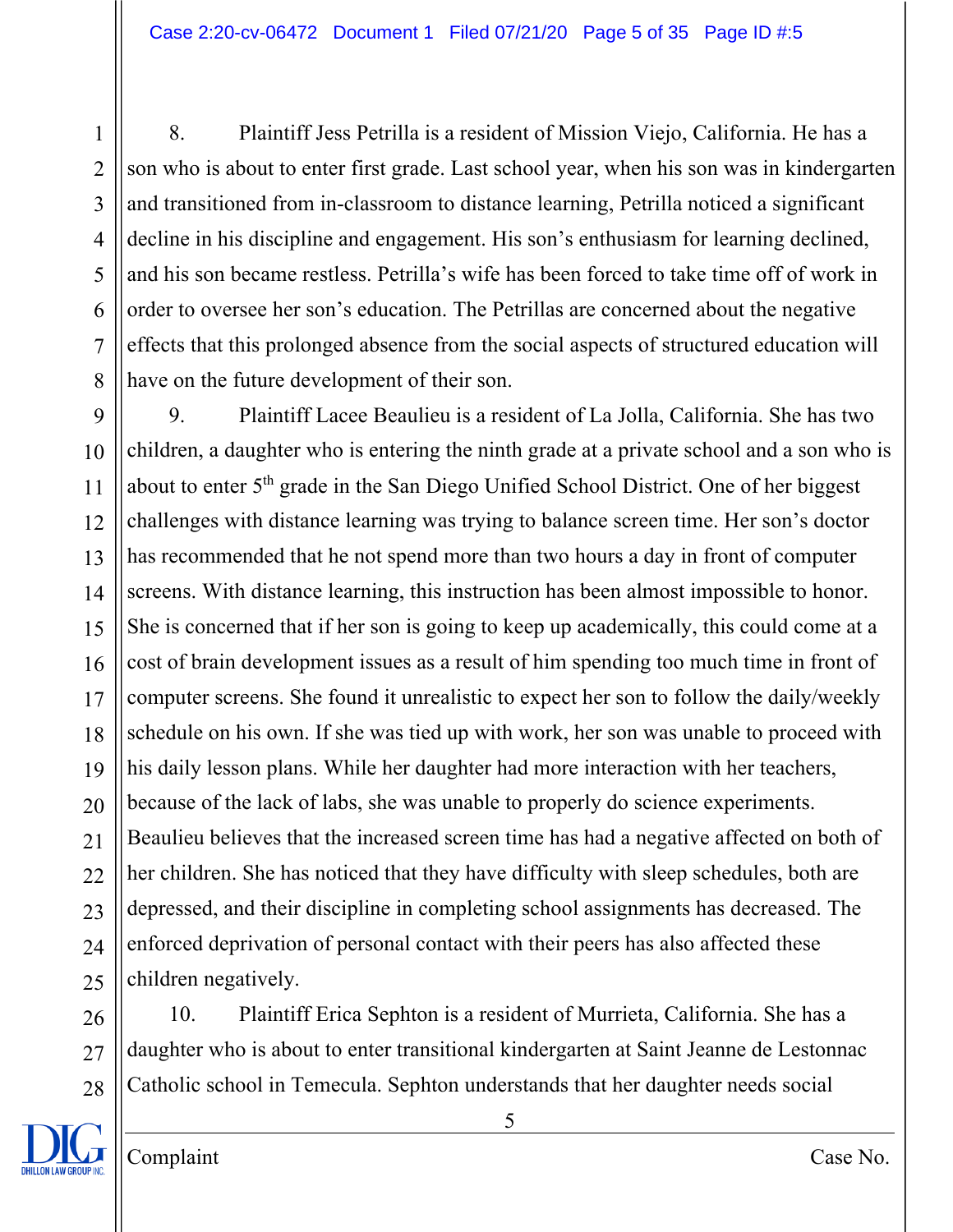1 2 3 4 5 6 7 8 9 10 interaction with her fellow classmates, something that she cannot get at home doing distance learning. Sephton is aware of the risks of COVID-19 and believes that these minor risks for children do not outweigh the harm that her daughter is suffering by being deprived of her in-person education. While the school, the teachers and the students are ready to resume school instruction in the classroom with proper precautions, Sephton believes that they are being held back because of positive test results in other parts of the county and not because of any substantial risk in her community. She does not understand why her daughter is allowed to spend all day in a childcare facility, but cannot spend the same period of time in a private school, learning.

11 12 13 14 15 16 17 18 11. Plaintiff Kenneth Fleming is the father of a public high school senior in Long Beach, California. His daughter has maintained straight A's on her report card for the last three years. She is a student athlete with ambition to earn a sports scholarship to attend her dream school. Plaintiff Fleming is concerned that online-only education, which has not been awarding letter grades to students, adversely impacts his daughter's opportunity to compete for a college scholarship. He also believes that online-only education does not assist his daughter either athletically or academically in preparing for college.

19 20 22 23 24 12. Plaintiff John Ziegler is a resident of Camarillo, California and is the father of an eight-year-old girl enrolled in public school. When her school moved from inperson instruction to an online platform during the Spring 2020 semester, her educational development suffered. She fell behind in her academic progress. As a result of the denial of in-person educational instruction, Plaintiff Ziegler's wife is left with no choice but to forgo her employment to stay home with their daughter.

25 26 27 28 13. Plaintiff Alison Walsh is the mother of two children who were in the Capistrano Unified School District during the 2019-2020 school year. When CUSD moved to an online platform in the 2020 spring semester, her children's education suffered. Her children's school did not offer her children any live instruction. Their



21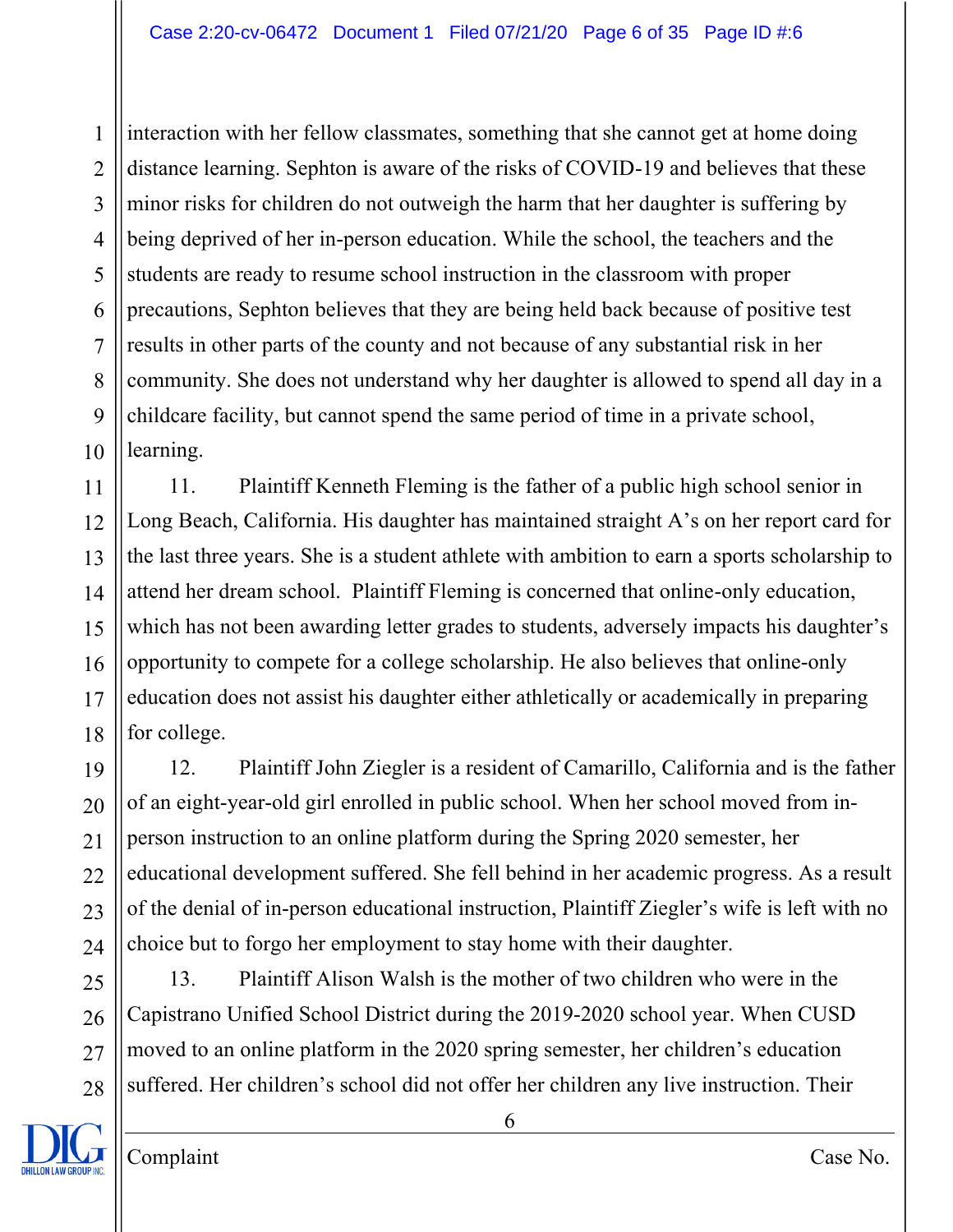1 2 3 4 teachers merely sent work packets to the students to complete independently. In preparation for the 2020-2021 academic year, Plaintiff Walsh enrolled her children in private school to ensure that her children could receive academic instruction. Now with Defendants' guidance, even the private school is required to provide distance learning.

5 6 7 8 9 10 11 12 13 14 15 16 17 14. Plaintiff Roger Hackett lives in Ventura County and has a son who will attend a private middle school in Westlake Village, California. His son's school has made significant preparations for safe in-person instruction pursuant to the CDC and local guidelines. This school is willing to offer both in-person and distance learning options based on the preference of the parents, and is ready to safely reopen in-school classes and non-contact athletics starting August 12. Plaintiff Hackett's concern is that online-only education will adversely impact his son's academic and social development. His son is frustrated by continual isolation from his academic community and absence from school athletics. Even though Westlake Village has very few COVID-19 positive cases, because it is in Los Angeles County which is on the state's watch list, this private school is being prevented from operating in compliance with COVID safety guidelines and in accordance with the desires of the school, teachers, parents, and students.

18 19 20 21 22 23 24 25 26 27 28 15. Plaintiff Christine Ruiz is Hispanic and lives in Los Angeles County. She has two sons who attend public school in the county, one of whom is Plaintiff Z. R., referred to herein by his initials. Both boys have been diagnosed with autism. Her 15 year-old son, Z. R., attends high school, in moderate to severe special education classes. Under normal circumstances, he has an entire team of special needs educated, credentialed staff working hands on with him during the entire school day pursuant to an Individual Education Program ("IEP") mandated by law. As of March 16, 2020, he has received no services as mandated by his IEP. While the school offered a Zoom meeting, this did not work. Her younger son is in junior high school. He has been placed in mild to moderate special education classes. The online class only lasted about 30 minutes a day, and he did not learn anything by clicking a few links and watching a



Complaint Case No.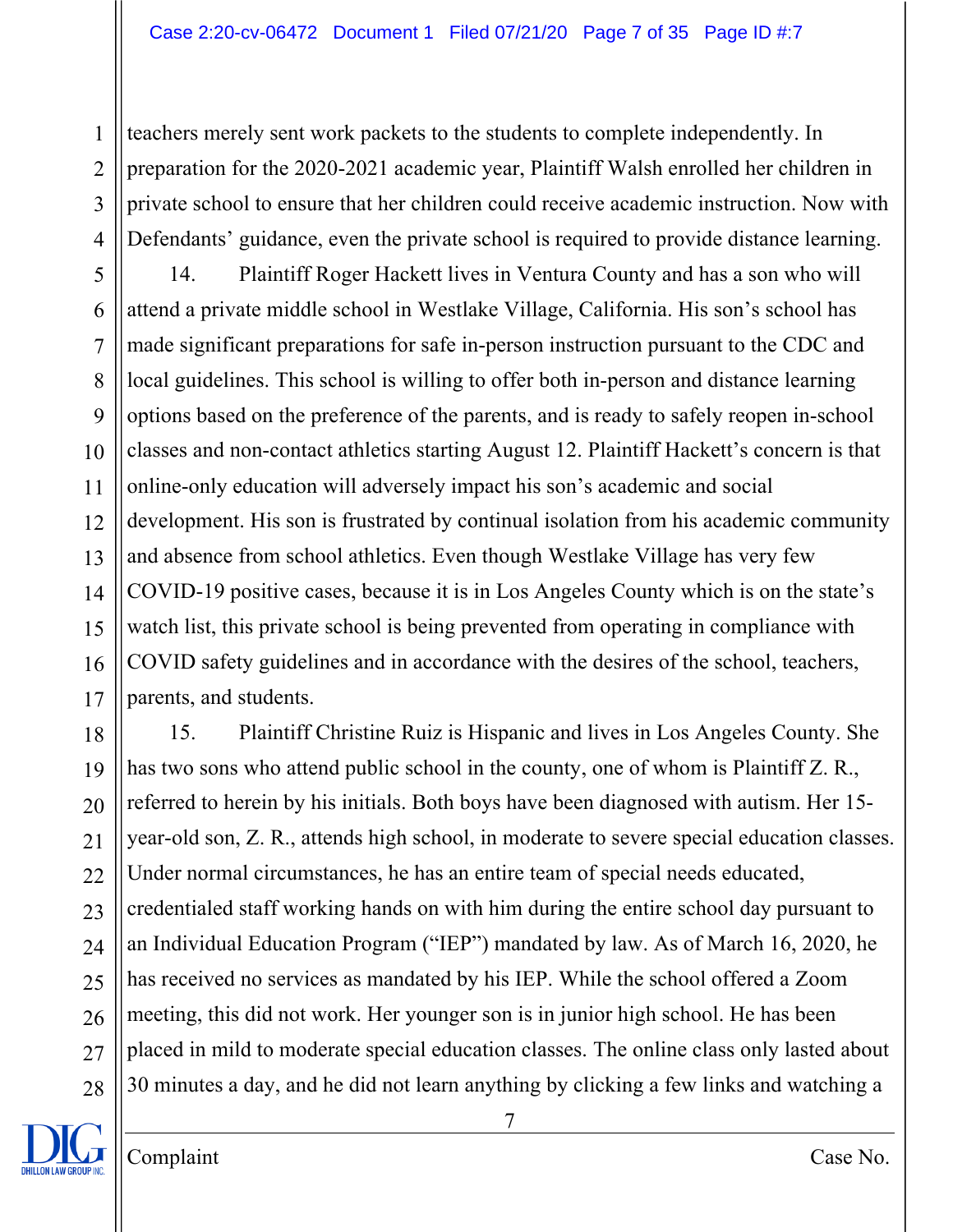1 2 3 video. Her son is a hands-on learner. As a result of the school transitioning to onlineonly education and not providing the request IEP services, Ruiz has had to hire an educational tutor to assist her sons.

4 5 6 7 16. Plaintiff Z. R. is a minor and, as such, is referred to herein by his initials. Z. R. is the 15-year-old son of Christine Ruiz who currently attends high school. Z. R. is Hispanic and takes moderate to severe special education classes as a result of his autism.

8 9 10 11 12 13 17. Defendant Gavin Newsom ("Newsom") is made a party to this Action in his official capacity as the Governor of California. The California Constitution vests the "supreme executive power of the State" in the Governor, who "shall see that the law is faithfully executed." Cal. Const. Art. V, § 1. Governor Newsom signed Executive Order N-60-20 (the "Executive Order") on May 4, 2020. *See, e.g., Ex Parte Young*, 209 U.S. 123 (1908).

14 15 16 18. Defendant Xavier Becerra ("Becerra") is made a party to this Action in his official capacity as the Attorney General of California. Under California law, Becerra is the chief law enforcement officer in the State. Cal. Const. Art. V, § 13.

17 18 19 20 21 19. Defendant Sonia Y. Angell, MD, MPH ("Dr. Angell") is made a party to this Action in her official capacity as the Director and State Public Health Officer. Dr. Angell is sued herein in her official capacity to the extent that she is responsible for providing official government guidance to the various industries that are allowed to operate.

20. Defendant Tony Thurmond, ("Thurmond") is made a party to this Action in his official capacity as State Superintendent of Public Instruction and Director of Education. Thurmond is responsible for enforcing education law and regulations in California.

26 27 ///

22

23

24

25

28 ///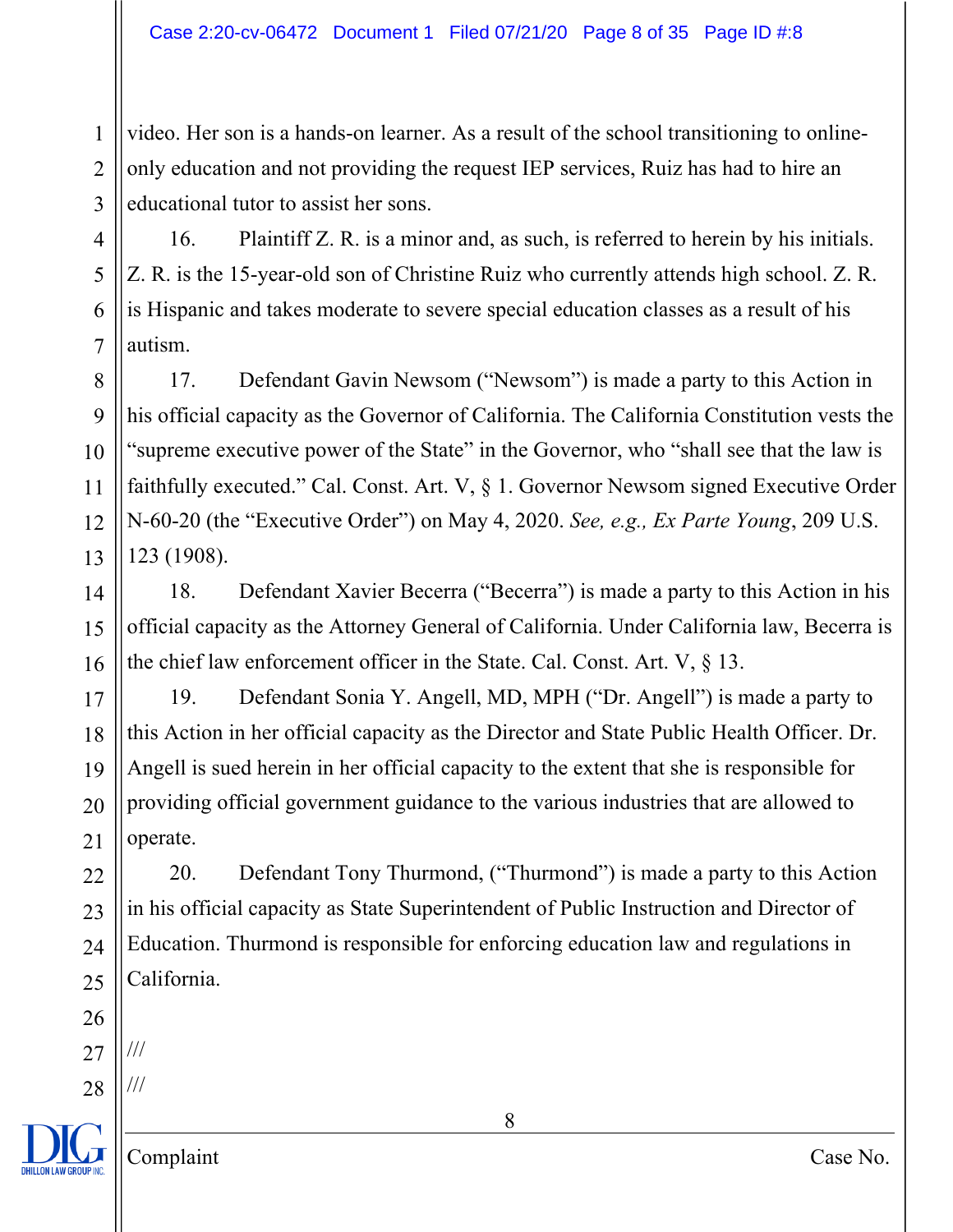#### 9 1 2 3 4 5 6 7 8 9 10 11 12 13 14 15 16 17 18 19 20 21 22 23 24 25 26 27 28 **FACTUAL ALLEGATIONS** 21. On or about March 4, 2020, California Governor Gavin Newsom proclaimed a State of Emergency as a result of the threat of COVID-19.1 22. On or about March 19, 2020, California Governor Newsom issued Executive Order N-33-20 in which he ordered "all residents are directed to immediate heed the current State public health directives."<sup>2</sup> 23. On or about May 4, 2020, California Governor Newsom issued Executive Order N-60-20 in which he ordered "All residents are directed to continue to obey State public health directives, as made available at https//covid19.ca.gov/stay-home-exceptfor-essential needs/ and elsewhere as the State Public Health Officer may provide." Ex. 1. 24. On July 17, 2020 Newsom announced a framework to reopening schools.<sup>3</sup> 25. Under his plan, reopening hinges on not being on the county monitoring list for two weeks.<sup>4</sup> 26. "Schools and school districts may reopen for in-person instruction at any time if they are located in a local health jurisdiction (LHJ) that has not been on the county monitoring list within the prior14 days."5 27. The plan also includes a waiver procedure: <sup>1</sup> Available as of the date of this filing: https://www.gov.ca.gov/wpcontent/uploads/2020/03/3.4.20-Coronavirus-SOE-Proclamation.pdf. <sup>2</sup> Available as of the date of filing: https://www.gov.ca.gov/wpcontent/uploads/2020/03/EO-N-33-20-COVID-19-HEALTH-ORDER-03.19.2020-  $\frac{002.pdf}{3}$  Available as of the date of filing: https://www.cdph.ca.gov/Programs/CID/DCDC/CDPH%20Document%20Library/CO VID-19/Schools%20Reopening%20Recommendations.pdf.  $4$  Available as of the date of filing: https://www.cdph.ca.gov/Programs/CID/DCDC/CDPH%20Document%20Library/CO VID-19/Schools%20Reopening%20Recommendations.pdf. 5 *Id*.

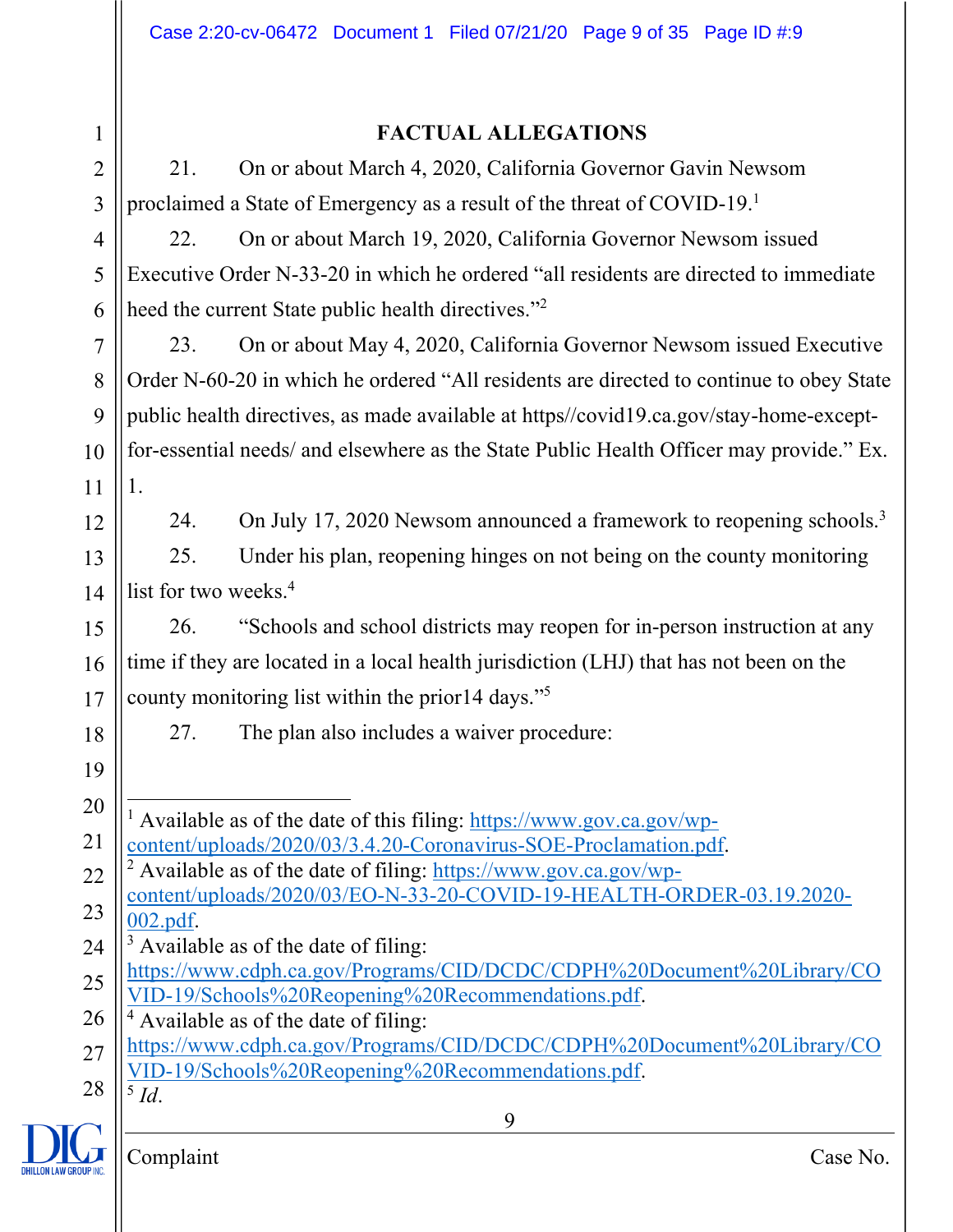"A waiver of this criteria may be granted by the local health officer for elementary schools to open for in-person instruction. A waiver may only be granted if one is requested by the superintendent (or equivalent for charter or private schools), in consultation with labor, parent and community organizations. Local health officers must review local community epidemiological data, consider other public health interventions, and consult with CDPH when considering a waiver request."6

8 9 10 28. California is the only state in the U.S. that is mandating at the state level that school districts not hold in-person classes, affecting millions of students, rather than leave that decision to the individual school district.<sup>7</sup>

12 13 14 29. California Department of Public Health (CDPH) has provided guidance to similarly situated industries, namely camps<sup>8</sup> and childcare<sup>9</sup>, allowing them to remain open, but guidance for schools<sup>10</sup> reveal that schools are subject to more stringent standards that defy reason.

15

1

2

3

4

5

6

7

11

16

<sup>6</sup> *Id*.

- 30. Currently, there are 32 counties on the watchlist.<sup>11</sup>
- 31. There are currently 5.9 million students K-12 in California.12
- 17

18

19

- <sup>7</sup> Available as of the date of filing: https://thehill.com/homenews/state-watch/508105 heres-your-states-plan-for-reopening-schools.
- 20 Available as of the date of filing: https://files.covid19.ca.gov/pdf/guidancedaycamps.pdf.
- 21 22  $9$  Available as of the date of filing: https://files.covid19.ca.gov/pdf/guidance-childcare-en.pdf.
- 23 <sup>10</sup> Available as of the date of filing: https://files.covid19.ca.gov/pdf/guidanceschools.pdf.
- 24 25 <sup>11</sup> As of July 20, 2020, the following counties are on the watchlist: Alameda, Colusa, Contra Costa, Fresno, Glenn, Imperial, Kings, Los Angeles, Madera, Marin, Merced,
- Monterey, Napa, Orange, Placer, Riverside, Sacramento, San Benito, San Bernardino,
- 26 San Diego, San Joaquin, San Luis Obispo, Santa Barbara, Santa Clara, San Francisco, Solano, Sonoma, Stanislaus, Sutter, Tulare, Yolo, Yuba, and Ventura. Available as of
- 27 the date of filing: https://covid19.ca.gov/roadmap-counties/#track-data.
- 28 <sup>12</sup> Available as of the date of filing: https://lao.ca.gov/Education/EdBudget/Details/331.

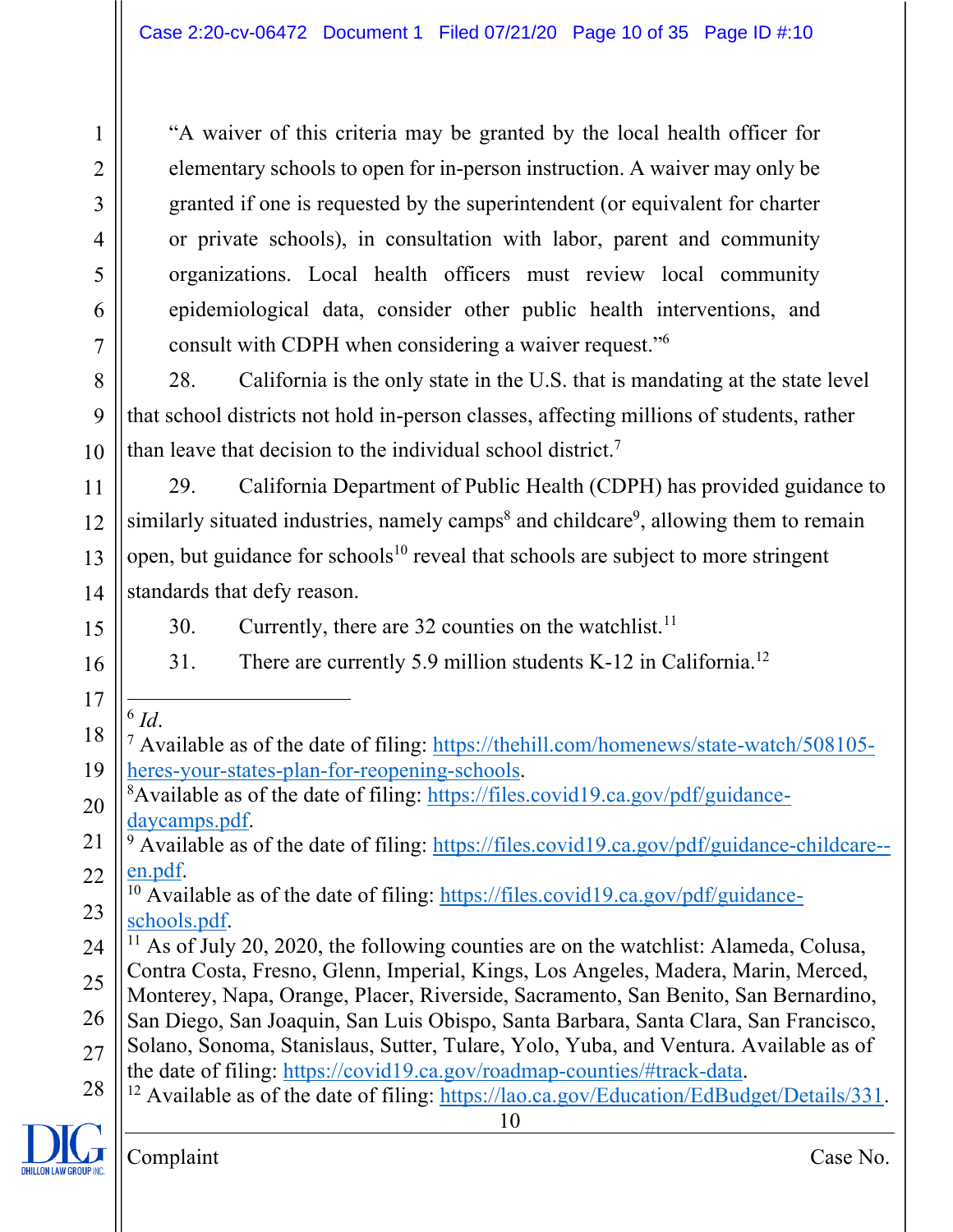32. As of July 14, 2020, there are 8,433 Child Care centers opened in the state of California and a total of 24,915 licensed Family Child Care Homes for a total of 33,348 total facilities.<sup>13</sup>

Table 1: Total Number of Open Child Care Centers and Family Child Care Homes Statewide and by County (Data Retrieved: 7/14/2020)

| <b>County</b> | <b>Total Number of Open</b><br><b>Facilities</b> | <b>Total Number of Open</b><br><b>Facilities</b> | <b>Total Number of Open</b><br><b>Facilities</b> |
|---------------|--------------------------------------------------|--------------------------------------------------|--------------------------------------------------|
|               | <b>Child Care Centers</b>                        | <b>Family Child Care Homes</b>                   | All                                              |
| Statewide     | 8.433                                            | 24.915                                           | 33,348                                           |

### **The U.S. Department of Education Is Encouraging Schools to Open**

10 11 12 13 14 15 16 17 33. During a July 8 briefing conducted by the Vice President and the coronavirus task force, the United States Secretary of Education, Betsy DeVos, stated "[t]here were a number of schools and districts across the country that did an awesome job of transitioning this spring. And there were a lot in which I and state school leaders were disappointed in that they didn't figure out how to continue to serve their students. Too many of them just gave up. The Center for Reinventing Public Education [CRPE] said that only 10 percent across the board provided any kind of real curriculum and instruction program."14

18 19 34. The United States Department of Education spent approximately \$8.3 billion on California K-12 schools for the 2019-2020 school year.<sup>15</sup>

35. Not providing education for America's children is not a choice. "It would fail America's students, and it would fail taxpayers who pay high taxes for their education."<sup>16</sup>

- 24 25 <sup>13</sup> Available as of the date of filing: https://cdss.ca.gov/Portals/9/Additional-
- 26 27 Resources/Research-and-Data/DSSDS/ChildCare-7-19.pdf.<br><sup>14</sup> Available as of the date of filing: https://www.whitehouse.gov/briefingsstatements/press-briefing-vice-president-pence-members-coronavirus-task-force-july-8- 2020/.
- 28 <sup>15</sup> Available as of the date of filing:  $\frac{https://lao.ca.gov/Education/EdBudget/Details/331.}{https://lao.ca.gov/Education/EdBudget/Details/331.}$  $^{16}$  *Id.*

11



1

2

3

4

5

6

7

8

9

20

21

22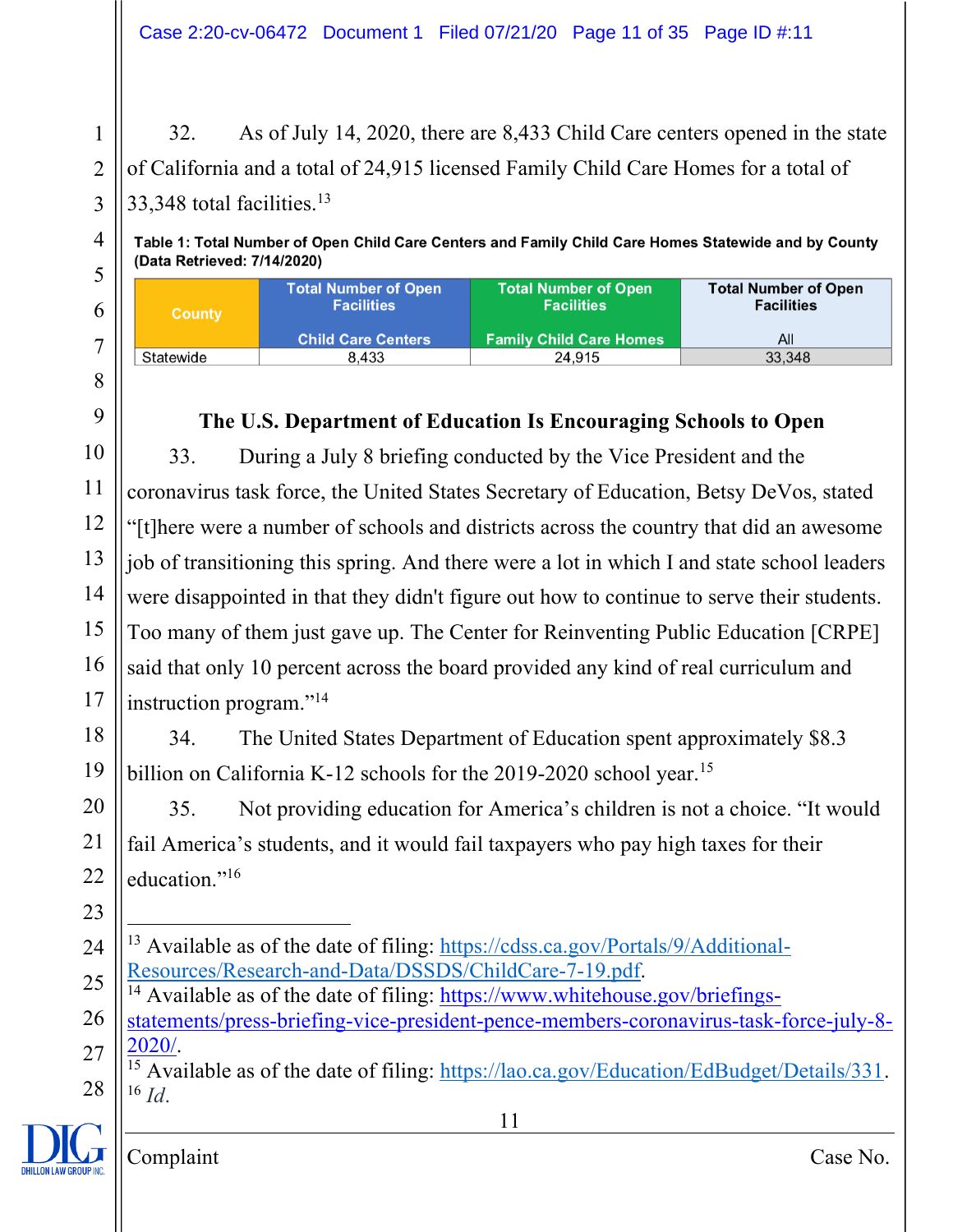1 2 3 4 5 6 7 8 36. Devos also quotes The American Academy of Pediatrics, "Keeping schools closed 'places children and adolescents at considerable risk of morbidity and, in some cases, mortality.'" The Pediatrics guidance concluded that everyone "should start with a goal of having students physically present in school." "Fully open" and "fully operational" means that students need a full school year or more, and it's expected it will look different depending on where you are."<sup>17</sup> "Ultimately, it's not a matter of 'if' schools should reopen, it's simply a matter of 'how.' They must fully open, and they must be fully operational."<sup>18</sup>

9 10 11 12 13 14 15 16 17 18 37. CRPE found many disparities among schools.<sup>19</sup> In a new report involving a nationally representative sample of 477 school systems, statistical weights were applied to provide a nationally representative sample of U.S. school districts. CRPE was able to compare remote education in districts in different types of communities and with different student characteristics. The original cohort of districts followed showed increasing clarity and expectations for instruction, tracking student engagement, and progress monitoring. CRPE found a "sobering story… just one in three districts expect teachers to provide instruction, track student engagement, or monitor academic progress for all students… Far too many districts are leaving learning to chance during the coronavirus closures."20

19 20 21 22 38. CRPE also notes, "[e]xperience tells us that low expectations for instruction bode poorly for the students who faced the greatest challenges: those in lowincome households, those with disabilities, those who speak a language other than English at home."<sup>21</sup>

23 <sup>17</sup> *Id*.; full report available as of the date of filing:

24 25 https://services.aap.org/en/pages/2019-novel-coronavirus-covid-19-infections/clinicalguidance/covid-19-planning-considerations-return-to-in-person-education-in-schools/.  $^{18}$  *Id.* 

26 27 <sup>19</sup> Available as of the day of filing: https://www.crpe.org/thelens/too-many-schoolsleave-learning-chance-during-pandemic.

- <sup>20</sup> *Id.*
- 28  $^{21}$  *Id.*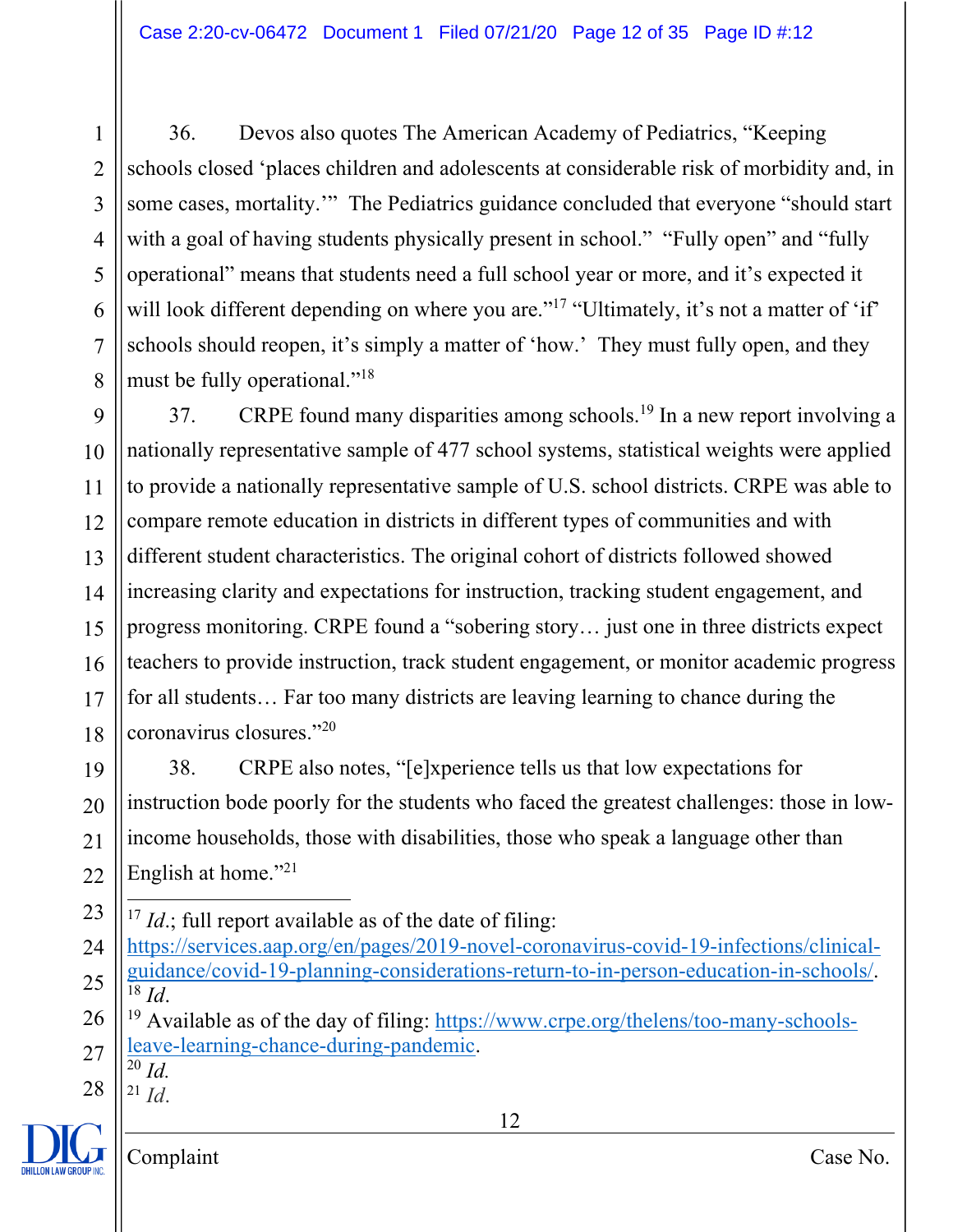1 2 3 4 5 6 7 8 39. "Tracking student progress by collecting work for review, assessing students' progress toward academic benchmarks, or grading their work is the best way to gauge if students are continuing to learn in their remote settings. It may also be our only way to get a sense of gaps in students' learning that may emerge before the fall, when districts may be able to assess where students stand. Again, we found worrisome trends in the expectations districts set. Just 42 percent expect teachers to collect student work, grade it, and include it in final course grades for at least some students (typically those in middle and upper grades)."<sup>22</sup>

9 10 11 12 13 14 15 40. The CRPE found a rural-urban divide. "This rural-urban divide in expectations is stark—far more so than the gap in instruction between districts with high concentrations of students who qualify for free or reduced-price lunch. When we divide the sample into quartiles based on the district's concentration of economically disadvantaged students, we do not see a clear divide between the districts with the highest and lowest quartiles in terms of expectations for instruction, tracking student engagement, or progress monitoring."<sup>23</sup>

16 17 18 19 20 21 41. "More affluent school districts are more likely to require live video instruction from teachers. While expectations around synchronous, or real-time, teaching are uncommon across the board (expected in 21.8 percent of districts), only 14.5 percent of school districts with the highest concentration of students receiving free or reduced-price lunch expect teachers to provide live instruction. The most affluent 25 percent of districts in our sample are twice as likely to expect real-time teaching."24

22 23 42. School closings also disproportionately affects minorities, as the NAACP notes.25

- 24 25 <sup>22</sup> *Id.*
- 26 <sup>23</sup> *Id.*
- 27 <sup>24</sup> *Id*.

28 <sup>25</sup> Available as of the day of filing:  $\frac{https://naacp.org/coronavirus/coronavirus-impact-}$ on-students-and-education-systems/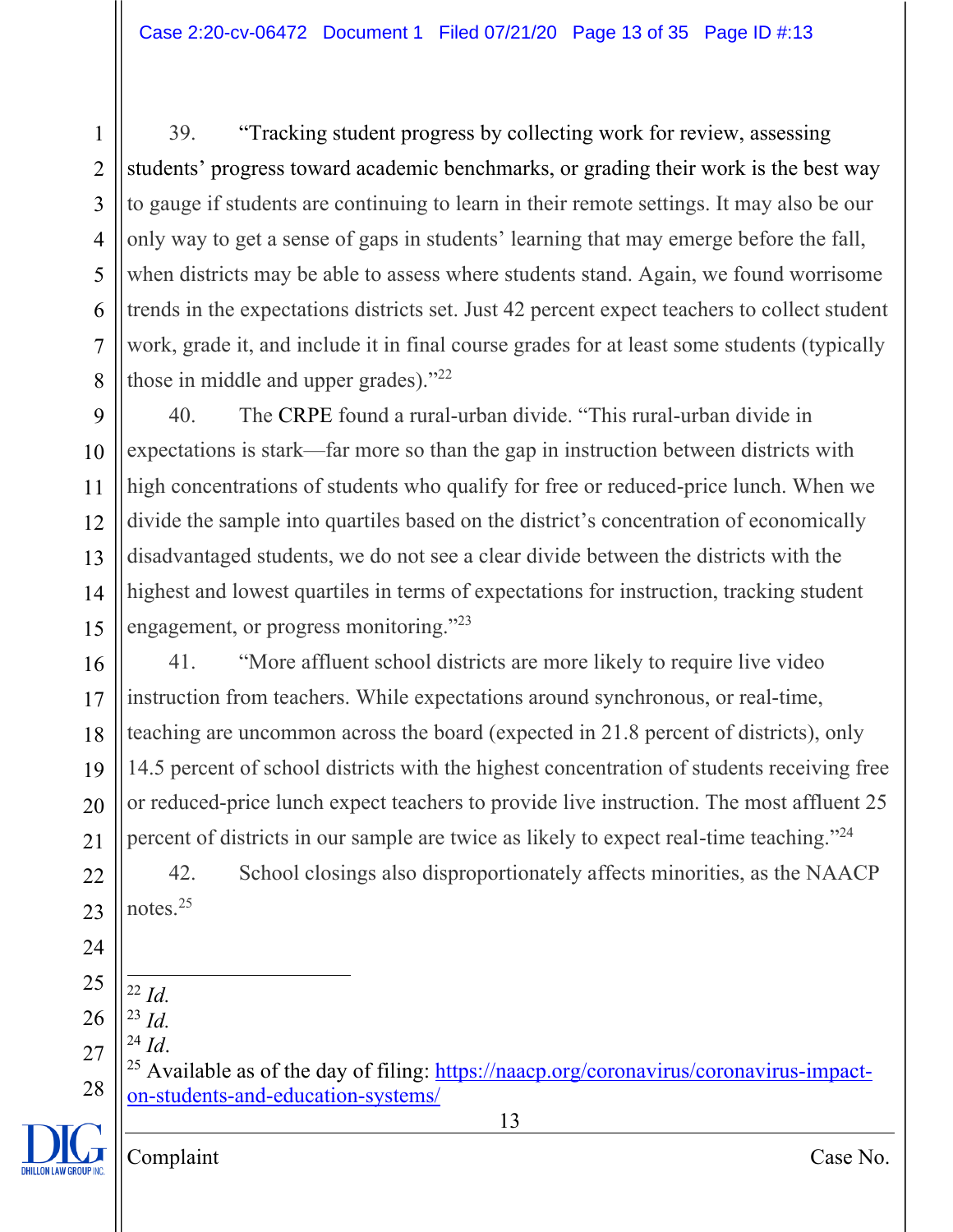1 2 3 4 5 6 7 8 9 10 11 12 13 14 15 43. "For students of color at all levels across the country, school closings create problems even more urgent than the interruption of their educations. Schools also serve as a community nexus for food and housing. Many Black students are eligible for the federal Free or Reduced-Price Lunch Program (FRPL). Fall 2016 data from the National Center on Education Statistics show that for high-poverty schools where more than 75% of students are eligible for FRPL, Blacks students accounted for 44% of those attending. At schools where 50-75% percent of students are eligible for FRLP, Black students made up 30% of the student population. For students who rely on their schools as a reliable source of daily meals, school closings leave a critical gap. The Secretary of Agriculture is granted waiver authority with respect to the student lunch law (under the Meals Act), including regarding nutritional content. This is a double-edged sword. It is important for the Secretary to be able to move quickly to get meals to students, including outside the school and in individual settings. Yet even here some guardrails must remain in place. We cannot go back to the days when ketchup counted as a vegetable for school lunches."26

# **American Academy of Pediatrics Recommends Students Physically Present in Schools**

18 19 20 44. In late June, the American Academy of Pediatrics ("AAP") "strongly" recommended that "the coming school year should start with a goal of having students physical present in school."27

45. The AAP noted the health benefits that would otherwise be lost such as "child . . . development," "social and emotional skills," "reliable nutrition," physical/speech and mental health therapy," and "opportunities for physical activity."28

24 <sup>26</sup> *Id*.

16

17

21

22

23

- 25 26 <sup>27</sup> American Academy of Pediatrics, *COVID-19 Planning Considerations: Guidance for School Reentry*, 3d para. (Last Updated June 25, 2020),
- 27 28 https://services.aap.org/en/pages/2019-novel-coronavirus-covid-19-infections/clinicalguidance/covid-19-planning-considerations-return-to-in-person-education-in-schools/. <sup>28</sup> *Id*. at 1st para.

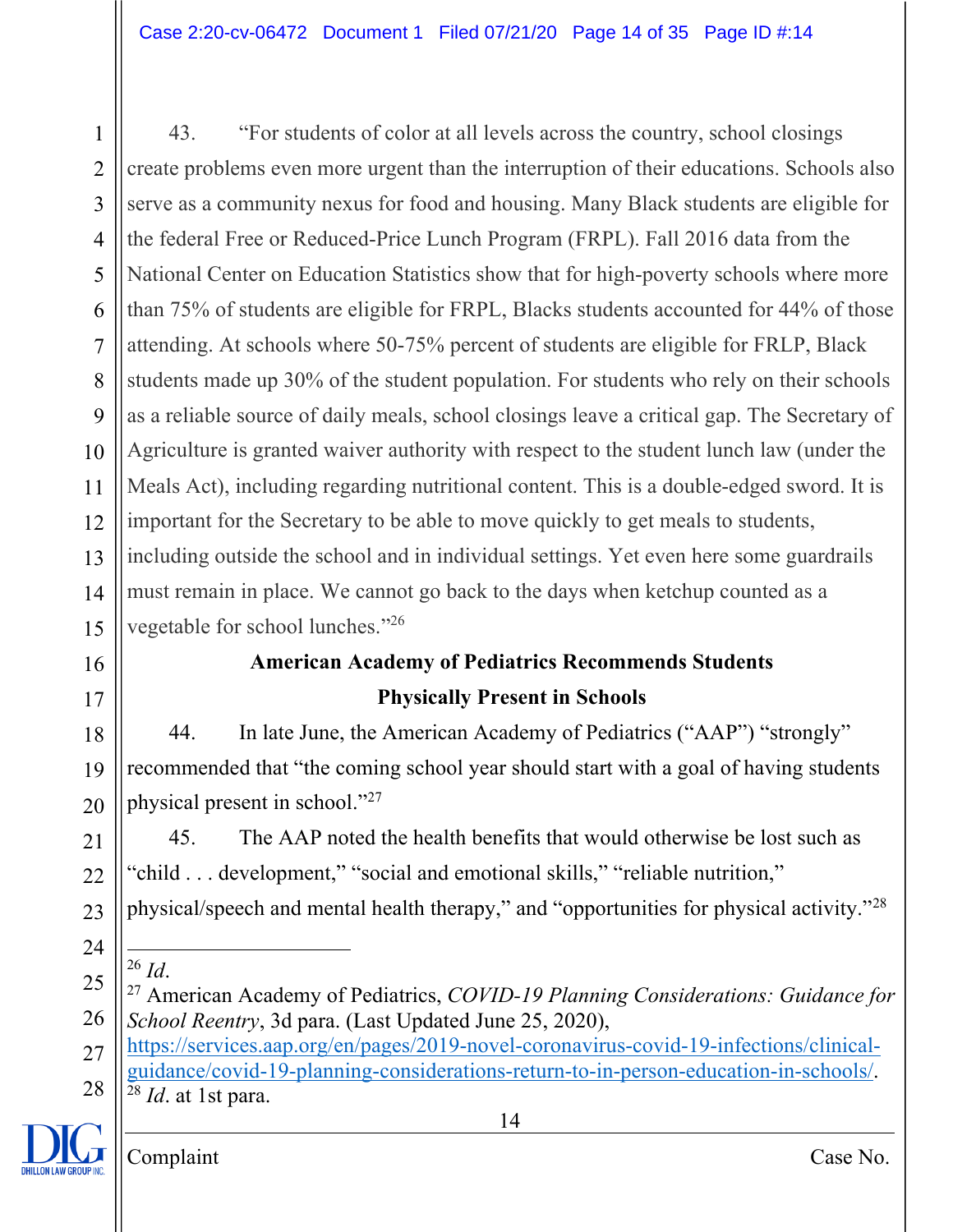

## **Studies Show that Open Schools Present Minimal Risk**

47. According to California's own published reports, not a single minor in the state of California has died as a result of COVID-19.30

**Total Deaths by Age** 



Laboratory-Confirmed COVID-19-Associated Hospitalizations



48. The CDC reports that children between the ages of 5 -17 are hospitalized at a rate of 5.3 per 100,000 compared to a national average of 113.6.31

49. On March 30, 2020, the Australian Research Council released a study that looked at the early data from China, Singapore, South Korea, Japan, and Iran. The study concluded that while "SARS-CoV-2 can cause mild disease in children, the data

 *Id*.



 <sup>30</sup> Available as of the date of filing:  $\frac{https://update.covid19.ca.gov}{https://www.cdc.gov/coronavirus/2019-ncov/covid-}$ data/covidview/index.html#hospitalizations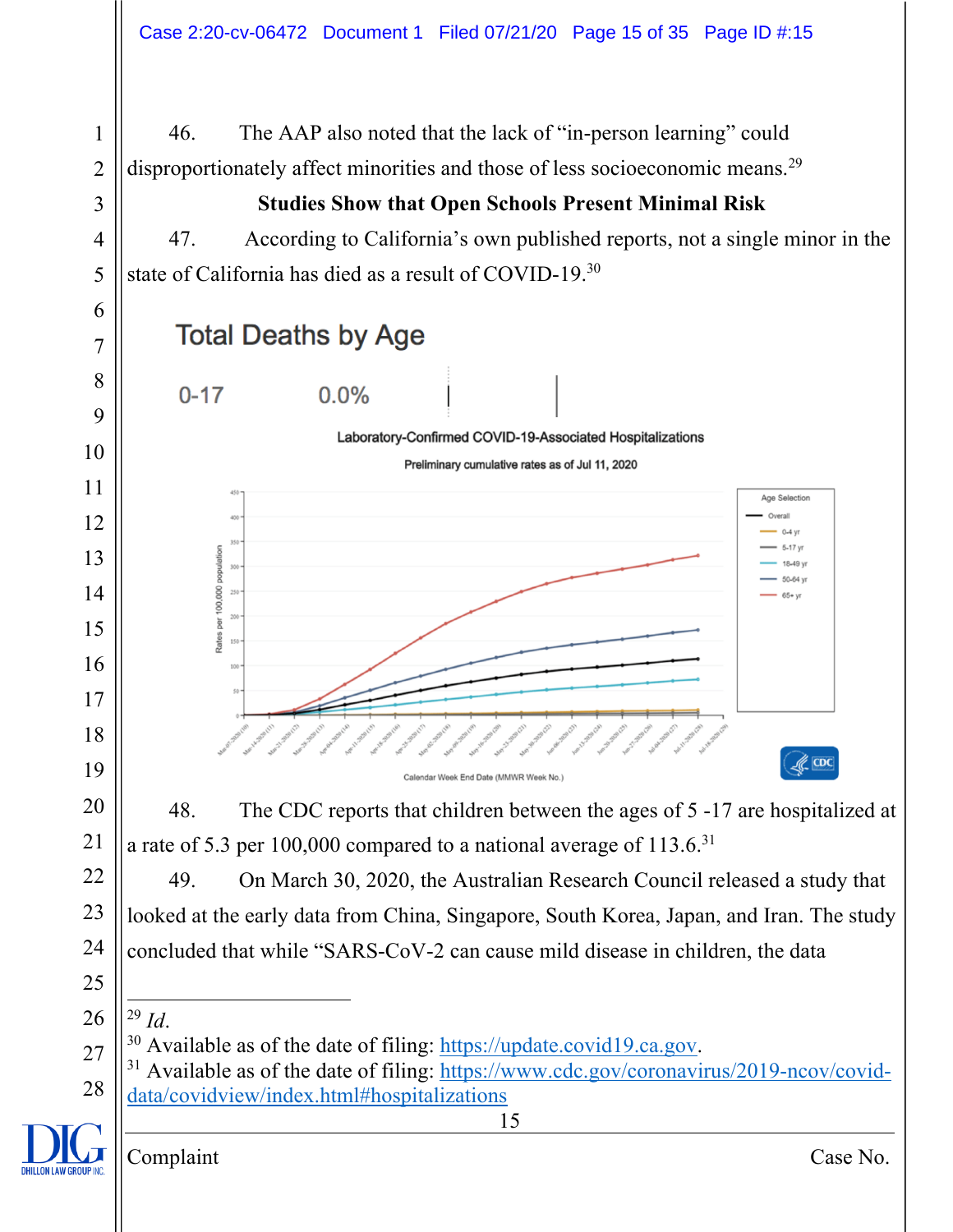1 2 available to date suggests that children have not played a substantive role in the intrahousehold transmission of SARS-CoV-2.32

50. On April 26, 2020, another Australian study found *no* evidence of children infecting teachers.33 The study concluded that the "spread of COVID-19 within NSW (New South Wales) schools has been very limited."34 This study also found that unlike other respiratory viruses, children are not the primary drivers of the spread of COVID-19.35

8 9 10 11 51. On May 18, 2020, during a video conference of ministers of education with the Council of the European Union, it was reported that since the reopening of schools in 22 member states, there had been no increase in infections of COVID-19 among students, teachers and parents.36

12 13 14 52. On May 28, 2020, a study was released showing that there was no evidence of secondary transmission of COVID-19 from children attending school in Ireland.<sup>37</sup>

15 16 17 53. On June 23, 2020, the Institute Pasteur after studying 1,340 people linked to primary schools in France released a study in which they found that infected children did not spread the virus to other children or to teachers or other school staff.<sup>38</sup>

21 22 https://www.medrxiv.org/content/10.1101/2020.03.26.20044826v1.<br><sup>33</sup> Available as of the date of filing: http://ncirs.org.au/sites/default/files/2020-04/NCIRS%20NSW%20Schools%20COVID\_Summary\_FINAL%20public\_26%20Apr il%202020.pdf, p. 4.

23  $\overline{34}$  *Id.* 

18

19

3

4

5

6

7

24 <sup>35</sup> *Id*.

- 
- 28 <sup>38</sup> Available as of the date of filing: https://www.pasteur.fr/fr/file/35404/download.

<sup>20</sup>  $32$  Available as of the date of filing:

<sup>25</sup> 26 <sup>36</sup> Available as of the date of filing: https://www.washingtonexaminer.com/news/22-eumember-states-have-not-seen-a-spike-in-coronavirus-cases-in-schools-after-reopening.<br><sup>37</sup> Available as of the date of filing:

<sup>27</sup> https://www.eurosurveillance.org/content/10.2807/1560-<br>7917.ES.2020.25.21.2000903#html fulltext.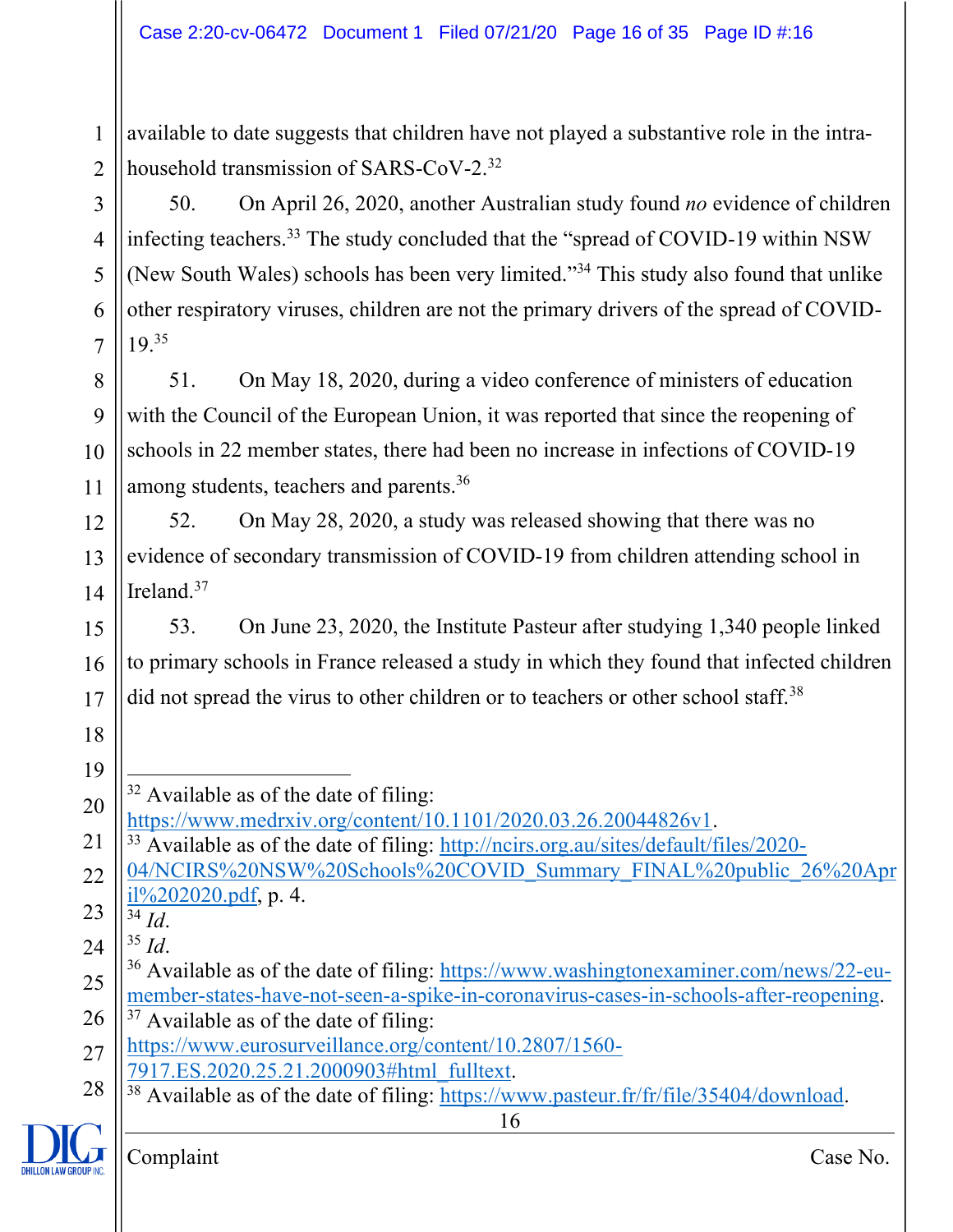| $\mathbf{1}$   | On July 7, 2020, the Public Health Agency of Sweden published a study<br>54.                                                                                         |  |  |  |  |
|----------------|----------------------------------------------------------------------------------------------------------------------------------------------------------------------|--|--|--|--|
| $\overline{2}$ | titled "Covid-19 in schoolchildren". <sup>39</sup> This study found:                                                                                                 |  |  |  |  |
| 3              | a. Closing of schools had no measurable effect on the number of cases of                                                                                             |  |  |  |  |
| $\overline{4}$ | COVID-19 among children;                                                                                                                                             |  |  |  |  |
| 5              | b. Children are not a major risk group of the COVID-19 disease and seem to                                                                                           |  |  |  |  |
| 6              | play a less important role from the transmission point of view, although                                                                                             |  |  |  |  |
| 7              | more active surveillance and special studies such as school and household                                                                                            |  |  |  |  |
| 8              | transmission studies are warranted; and                                                                                                                              |  |  |  |  |
| 9              | The negative effects of closing schools must be weighed against the<br>c.                                                                                            |  |  |  |  |
| 10             | possible positive indirect effects it might have on the mitigation of the                                                                                            |  |  |  |  |
| 11             | COVID-19 pandemic.                                                                                                                                                   |  |  |  |  |
| 12             | July 8, 2020, Prevent Epidemics published a report by the former head of<br>55.                                                                                      |  |  |  |  |
| 13             | the Centers for Disease Control and Prevention. In this report titled "Reopening                                                                                     |  |  |  |  |
| 14             | America's Schools: A Public Health Approach" they found that the evidence "suggests                                                                                  |  |  |  |  |
| 15             | that children may play a smaller role in transmission of COVID-19 than adults."40                                                                                    |  |  |  |  |
| 16             | On July 15, 2020, a study of 2,000 German school children was released<br>56.                                                                                        |  |  |  |  |
| 17             | that concluded that schools and young people do not play a significant role in the                                                                                   |  |  |  |  |
| 18             | transmission of the coronavirus. <sup>41</sup> This study found that schools in Germany did not                                                                      |  |  |  |  |
| 19             | become hotspots after they were reopened. <sup>42</sup>                                                                                                              |  |  |  |  |
| 20             |                                                                                                                                                                      |  |  |  |  |
| 21             | <sup>39</sup> Available as of the date of filing:                                                                                                                    |  |  |  |  |
| 22             | https://www.folkhalsomyndigheten.se/contentassets/c1b78bffbfde4a7899eb0d8ffdb57b                                                                                     |  |  |  |  |
| 23             | 09/covid-19-school-aged-children.pdf.                                                                                                                                |  |  |  |  |
| 24             | <sup>40</sup> Available as of the date of filing: https://preventepidemics.org/wp-<br>content/uploads/2020/07/Reopening-Americas-Schools 07-08-2020-Final.pdf, p. 6. |  |  |  |  |
| 25             | <sup>41</sup> U.S. News article available as of the date of filing at:                                                                                               |  |  |  |  |
|                | https://www.washingtonexaminer.com/news/german-study-no-evidence-coronavirus-                                                                                        |  |  |  |  |
| 26             | spreads-in-schools. Summary of study available in German as of the date of filing:                                                                                   |  |  |  |  |
| 27             | https://tu-dresden.de/med/mf/die-fakultaet/newsuebersicht/immunisierungsgrad-<br>geringer-als-erwartet-schulen-haben-sich-nicht-zu-hotspots-entwickelt.              |  |  |  |  |
| 28             | $42$ Id.                                                                                                                                                             |  |  |  |  |
|                | 17                                                                                                                                                                   |  |  |  |  |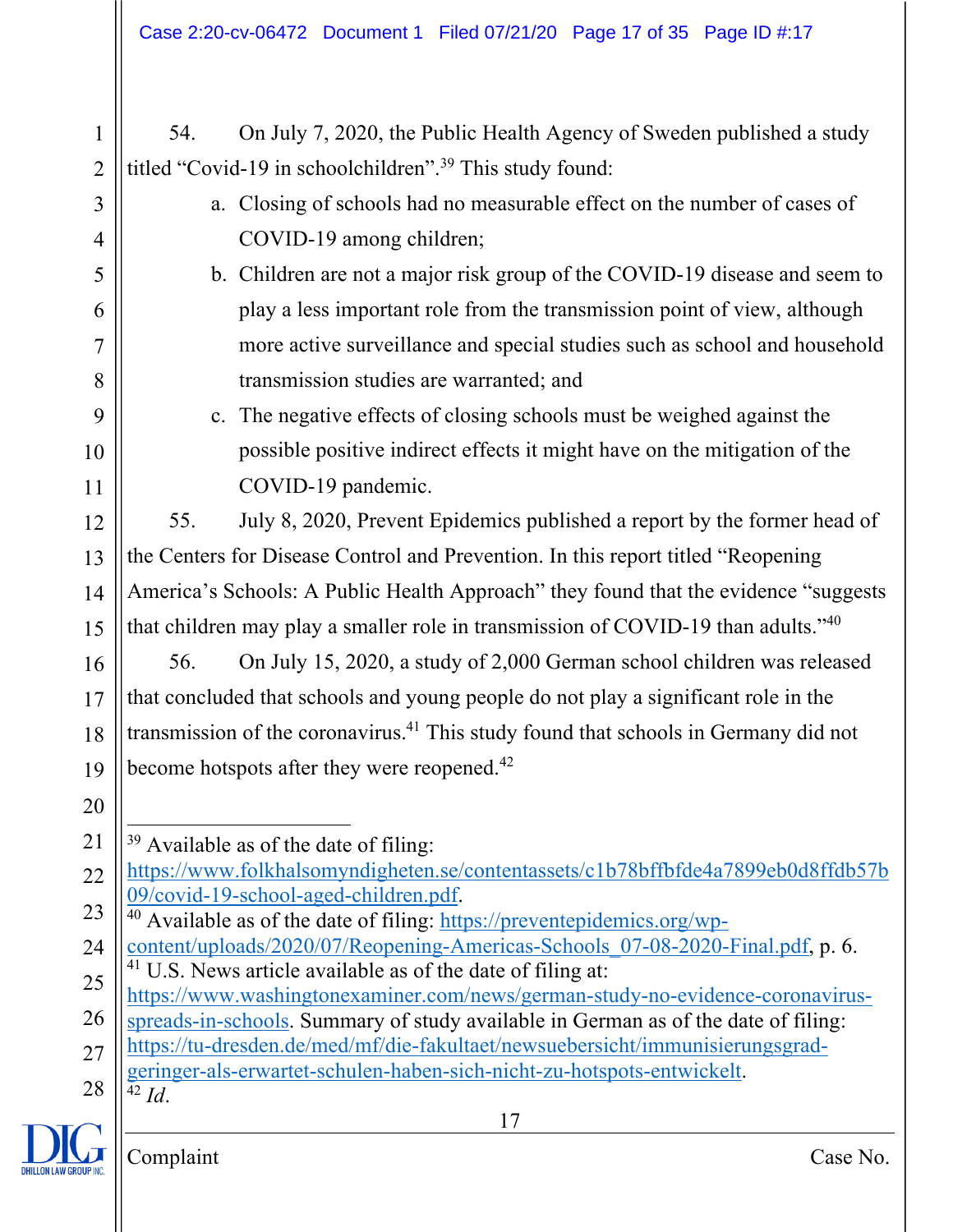### **Studies Show that the Digital Divide Harms Students**

57. Another study noted "there are many reasons to believe the COVID-19 impacts might be larger for children in poverty and children of color," citing (1) the disproportionately higher rate of COVID-19 infections and deaths and worse effect of the economic downturn on African American and Hispanic parents, and (2) the "digital divide in technology and internet access by race/ethnicity and socioeconomic status."<sup>43</sup>

7 8 9 10 11 12 13 14 15 58. This digital divide is supported by surveys, such as one that showed that: (1) 41% of respondents stated that "not having a computer or tablet or enough available devices" was a "top barrier" to distance learning, while only 37% said that their child's school had lent mobile technology devices; and (2) 71% of African American families and 69% of families with a household income of less than \$50,000 stating that lending mobile technology devices would be very helpful for families like theirs.<sup>44</sup> This survey comports with the "evidence that, even when teachers are making themselves and their instructional materials available virtually, many students lack the means to access online."<sup>45</sup>

16 17 18 59. A Brown University study estimated those negative impacts on children to be a loss of 63-68% of the learning gains in reading relative to a typical school year and a loss of 37-50% in learning gains in math.46

19 20 60. In some grades, students may come back close to a "full year behind in math."47

21 22

1

2

3

4

5

6

<sup>46</sup> *Id.* p. 23.

28 <sup>47</sup> *Id*.



<sup>23</sup> <sup>43</sup> Kuhfeld *et al.* (May 2020) *Projecting the potential impacts of COVID-19 school closures on academic achievement*, p. 25 Annenberg Institute at Brown University, https://doi.org/10.26300/cdrv-yw05.

<sup>24</sup> 25 <sup>44</sup> The Education Trust-West, *California Parent Poll: COVID-19 and School Closures* (Accessed on June 19, 2020), available at: https://west.edtrust.org/ca-parent-poll-covid-19-and-school-closures/.

<sup>26</sup> 27 <sup>45</sup> Kuhfeld, *Projecting the potential impacts of COVID-19 school closures on academic achievement*, p. 10.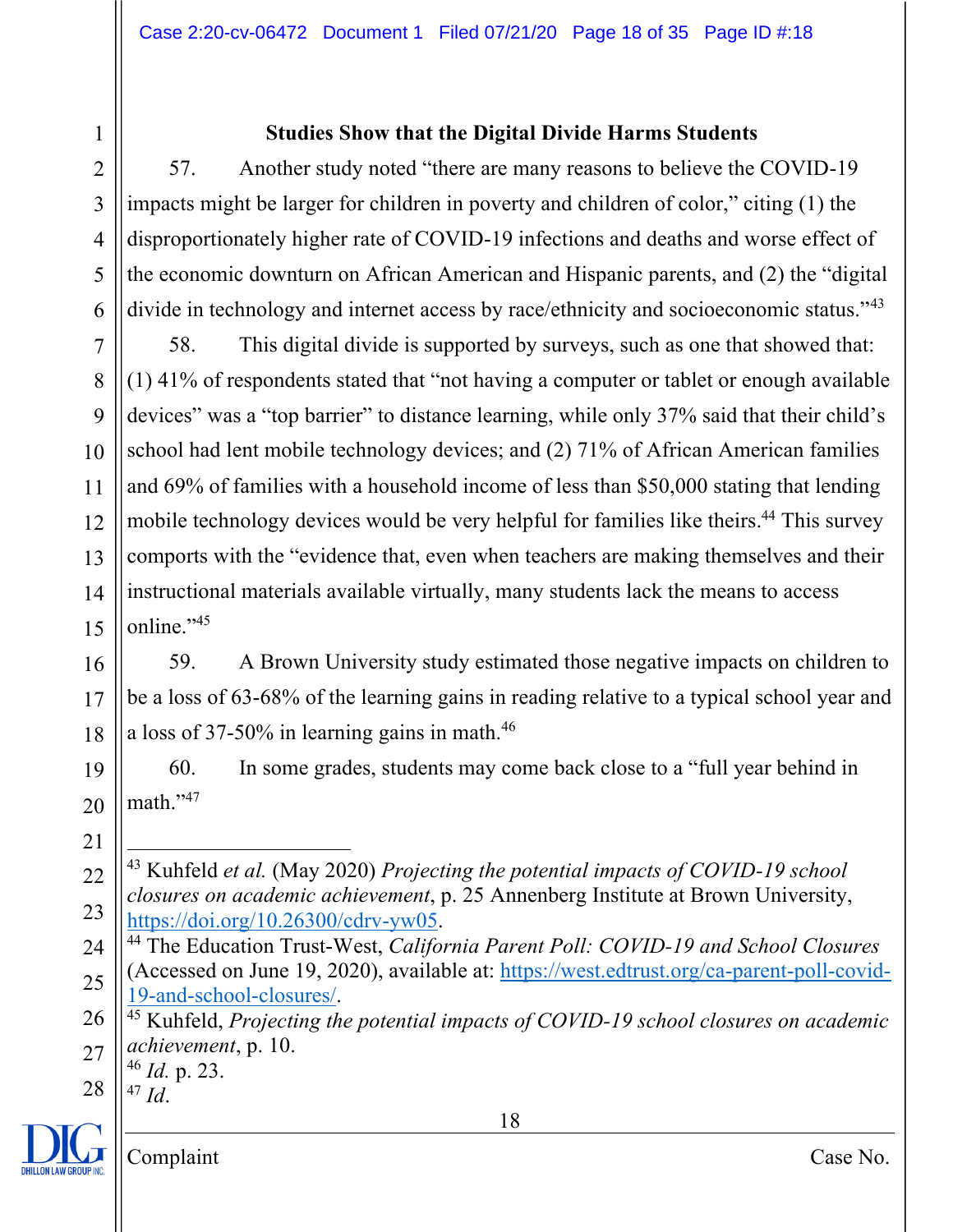61. The fact that this "digital divide" is a factor in the disproportionate effect of school shutdowns is even more troubling when data and anecdotal evidence show that remote learning encourages decreased teacher interaction with students.<sup>48</sup>

62. Less than two weeks after the school shutdown on March 16, 2020, the Los Angeles School District officials admitted that 15,000 students are completely unaccounted for and more than 40,000 had not been in daily contact with their teachers.49

8 9 10 11 12 13 14 63. Even among students from families with lower economic means who are provided with tablets and wifi hotspots, it has been reported that parents who are technically challenged have been unable to help their children get online. Teachers report children who are unable to respond online because they are babysitting their siblings, also home from school, while parents work to keep the family housed. Even the most diligent of teachers cannot provide extra attention to a struggling student in a class as they might in person.

15

16

17

18

20

21

22

23

1

2

3

4

5

6

7

# **Student's Futures are Already Affected**

64. FAFSA (Free Application for Federal Student Aid) and college applications are down.50 This certainly does not align with goals for college and preparing for future.

19

### **Special Education Students are Disadvantaged by Distance Learning**

65. Under federal law, students with disabilities are guaranteed a Free,

<sup>28</sup> <sup>50</sup> Available as of the date of filing: https://www.fastweb.com/studentnews/articles/coronavirus-impacts-fafsa-applications-college-enrollment.



<sup>24</sup> <sup>48</sup> *Id*. at 10 "There are concerning signs that many teachers have had no contact at all with a significant portion of students . . . only 39% of teachers reported interacting with their students at least once a day, and most teacher-student communication occurred over email", and absenteeism.

<sup>25</sup> <sup>49</sup> Howard Blume, *15,000 L.A. high school students are AWOL online, 40,000 fail to check in daily amid coronavirus closures*, LOS ANGELES TIMES, (March 30, 2020)

<sup>26</sup> 27 Available at: https://www.latimes.com/california/story/2020-03-30/coronavirus-losangeles-schools-15000-high-school-students-absent.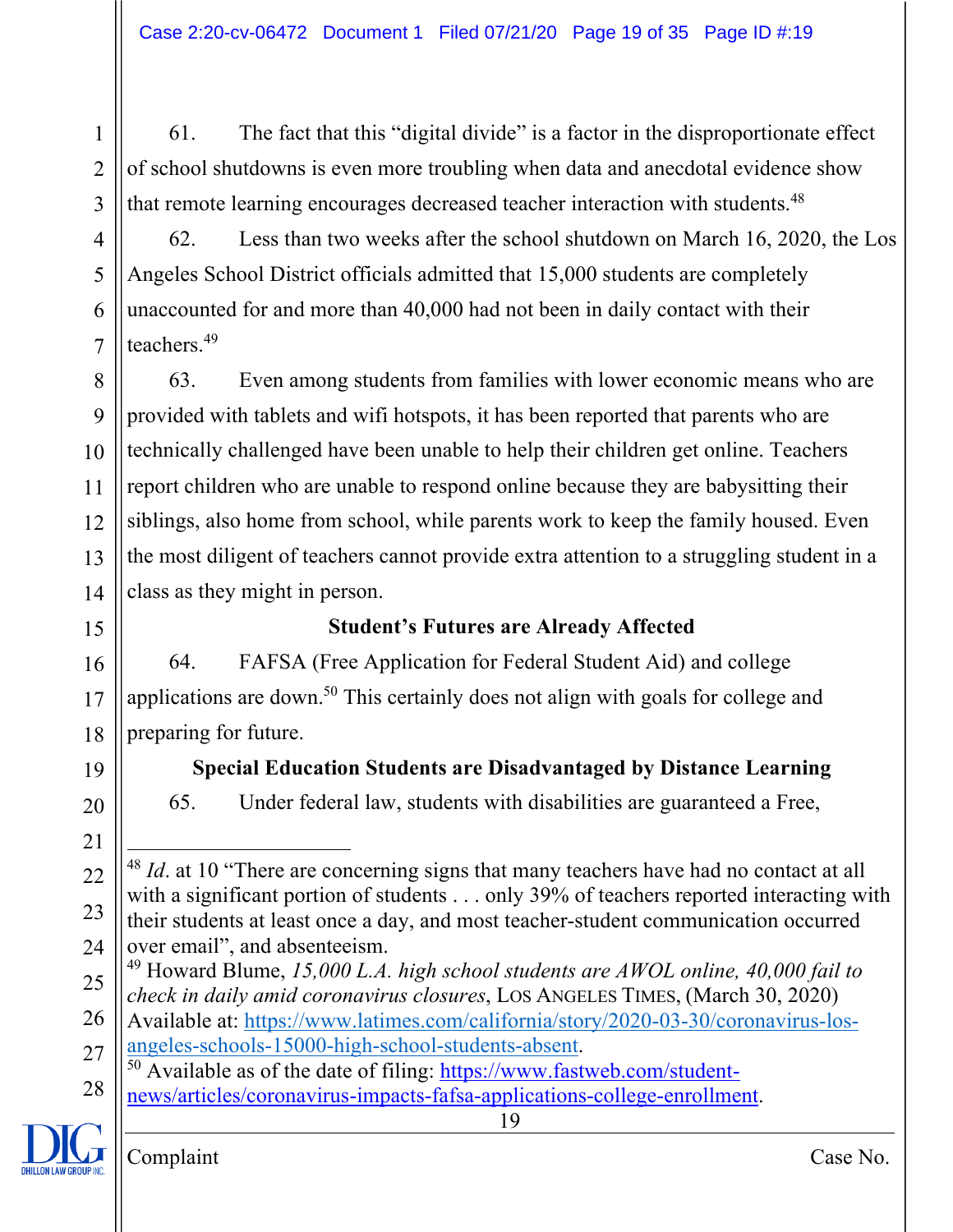Appropriate Public Education (FAPE), as incorporated through the IDEA ACT 34 C.F.R. § 300.101and Title III of the Americans with Disabilities Act of 1990 ("ADA"), § 504 of the Rehabilitation Act of 1973.51

66. The federal government allocates approximately \$1.2 billion for California for special education each year.<sup>52</sup>

67. Students with disabilities have been especially vulnerable to distance learning, as it is common for a student's individualized education program (IEP) to have individualized instruction, like a one-on-one aide, for example. When school are closed, it is difficult, and sometimes impossible to implement a student's IEP. Not following an IEP can cause grave consequences such as regression.

12 14 68. Many parents of special needs children in California have reported that their children received none, or nearly none, of the individualized instruction guaranteed by law. Frustrated instructors simply gave up when faced with technology challenges, while others didn't try at all, and many school districts made zero provision for delivering these federally mandated services to children, despite the federal funding provided to the state for them.

69. While not solely unique to students with disabilities, socialization in schools is critical for special needs children.

19

1

2

3

4

5

6

7

8

9

10

11

13

15

16

17

18

20

21

22

23

24

25

26

# **Distance-Only Schools Pose Child Safety Concerns**

70. As mandatory reporters, teachers who have daily contact with children are in the best position to notice and report suspected child abuse.

71. Nationwide, "stay at home" does not mean "safe at home" as a report from RAINN (Rape, Abuse, & Incest National Network) describes. "Many minors are now quarantined at home with their abuser. Meanwhile, these kids are cut off from their safety net ― the teachers, coaches, and friends' parents who are most likely to notice

27 <sup>51</sup> 20 U.S.C.A. § 1412; *see* 42 U.S.C.A. § 12132; *see* 29 USCA § 794.

 $52$  Available as of the date of filing:

28 https://lao.ca.gov/Publications/Report/4110#Introduction.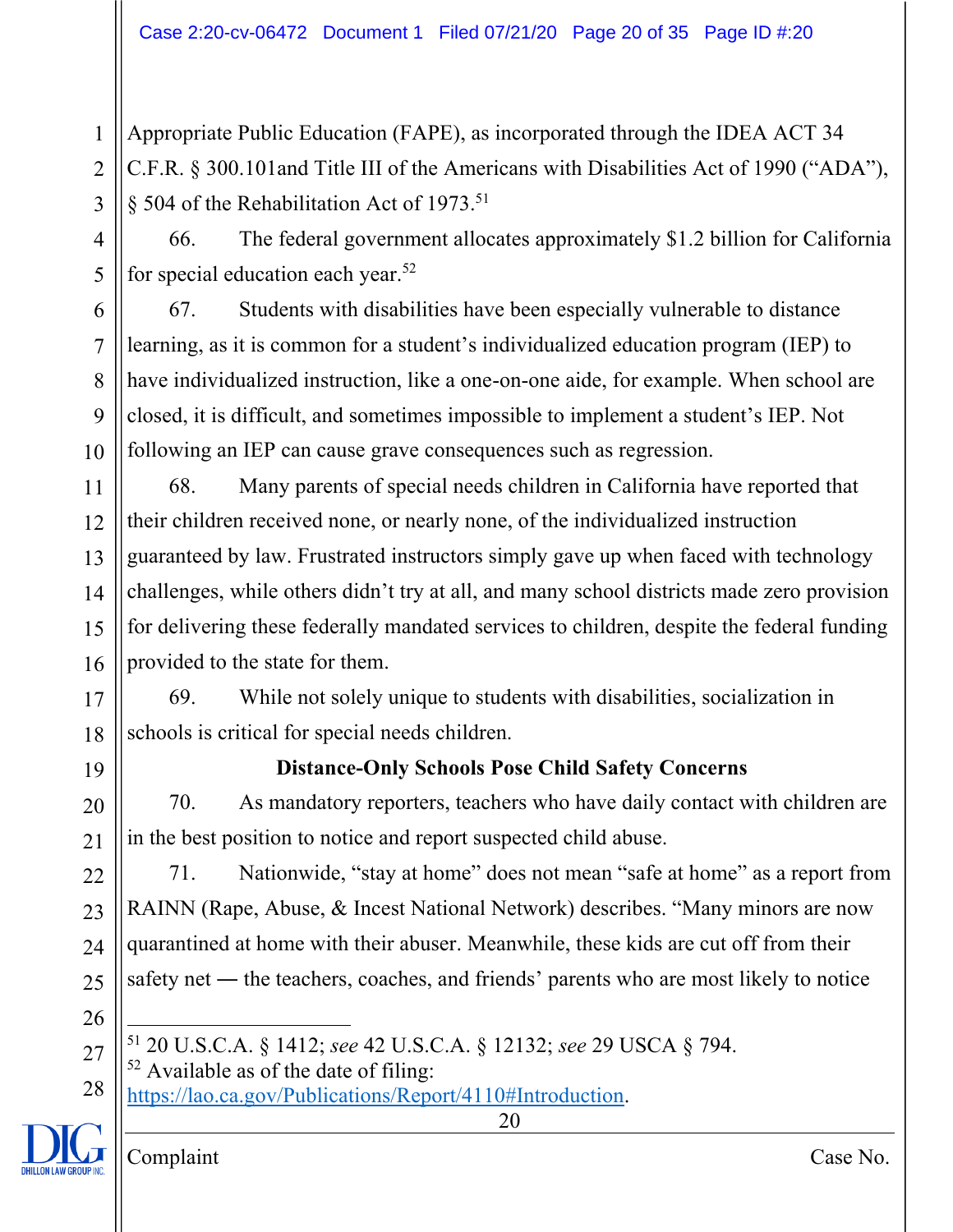1 2 3 4 5 6 and report suspected abuse….As a result, abuse reports to many state authorities have declined — not because there is less abuse taking place, but because children have less contact with adults outside the home who could potentially spot and report abuse. Sadly, it is likely that the risk of children being sexually abused will increase as shelterin-place orders continue — one more tragic consequence of the public health crisis the country currently faces."53

7 8 9 10 11 12 13 14 72. Child abuse reports have also declined, but hospitals are reporting higher numbers – this is concerning because abuse is not being detected in time (i.e., before an abuse incident requiring hospitalization). In San Diego, during the months of April and May, 24 children were reported as being treated for abuse symptoms which is double what they normally see in the two-month period. Other locations have seen an increase, including Jacksonville, Florida (8 abusive head trauma cases in March and April instead of 3) and Fort Worth, Texas (9 severe cases at a hospital since March, when they usually only have 6 in the whole year).

15

16

17

18

19

20

21

22

23

24

25

28

### **One California School District's Effort to Prepare to Open**

73. As an elected member of the Palos Verdes Peninsula Unified School District ("PVPUSD") which is located in Los Angeles County, plaintiff Brach was active in the process of preparing the school district in reopening the schools.

74. Brach was involved in preparing a "Return to School" survey.

75. This survey found that over 60% of parents in the district believed that there was not enough face-to-face teaching time during the initial shutdown.

76. Over 60% of parents also preferred that their children attend school in a normal in-person setting rather than return to the virtual learning program.

77. Among teachers, over 60% of the teachers were comfortable with returning to teach school.

21

53 Available as of the date of filing: https://www.rainn.org/news/first-time-ever-minors-

make-half-visitors-national-sexual-assault-hotline

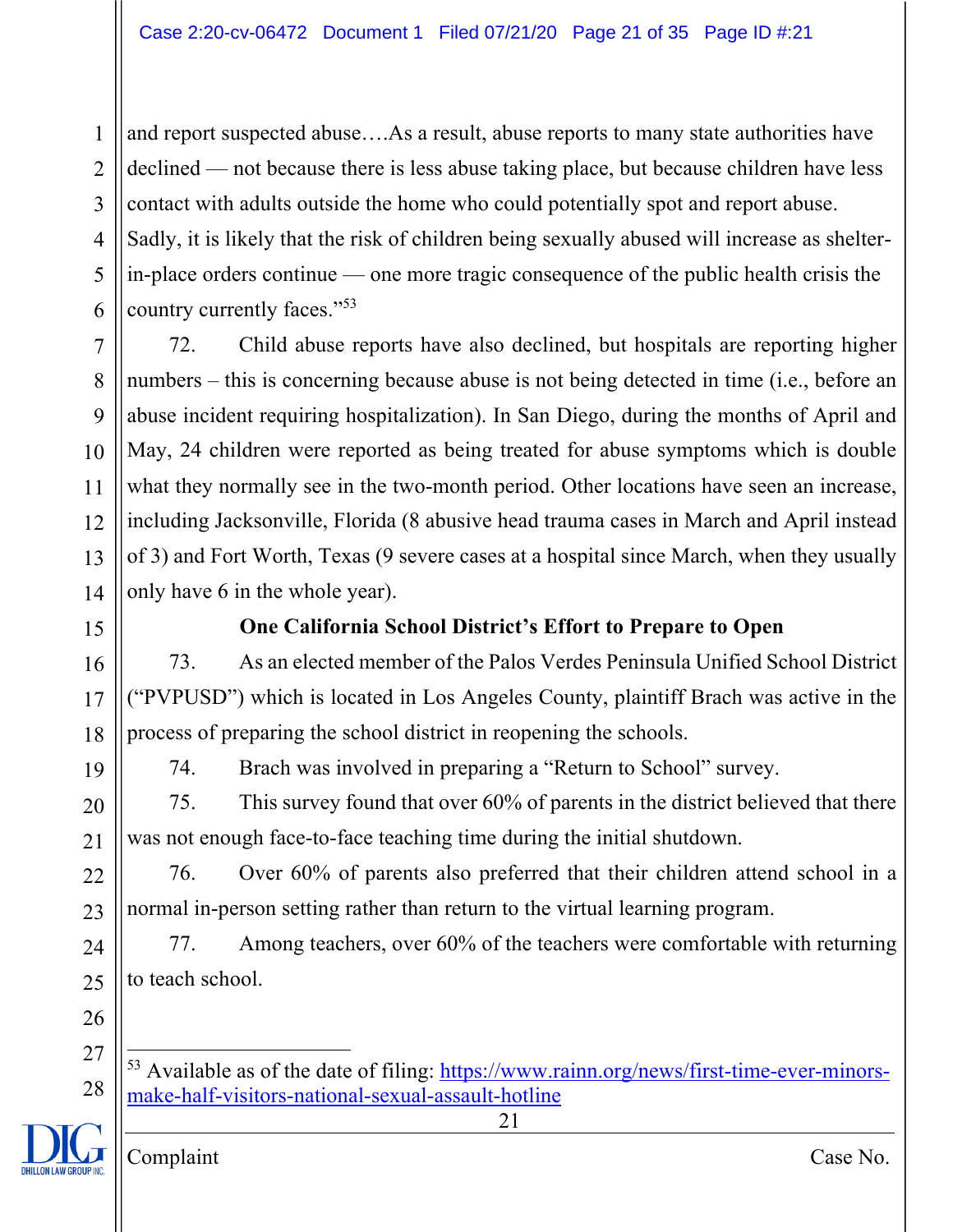Case 2:20-cv-06472 Document 1 Filed 07/21/20 Page 22 of 35 Page ID #:22

78. The survey also showed that due to financial constraints, if the school did not return to in-person setting, over 7% of parents of  $TK - 5<sup>th</sup>$  grade children and over 19% of parents of parents of children between  $6<sup>th</sup>$  -  $12<sup>th</sup>$  grade would have to leave their children home without supervision.

79. PVPUSD established a reopening committee that included staff, medical professionals and parents.

80. PVPUSD was prepared to implement screening including providing a digital app so parents could answer questions each morning regarding symptoms, and the school was prepared to take students' temperature to verify the app's data.

- 81. PVPUSD also was prepared to implement the following mitigation strategy: a. Staggered arrival times;
	- b. Designated entrance and exit routes;
	- c. Purchase no touch thermometers and handle the logistics of temp taking to align with the number of thermometers;
	- d. Procure masks including N95 masks for nurses and cloth masks for students;
	- e. Provide water filling stations as no ability to use drinking fountains;
	- f. Provide grab/go meals for lunch;
	- g. Plexiglas for serving and cashier stations;
- h. Investigation of HVAC system to support air circulation if windows had to be closed;
	- i. Order signage for directional guides and handwashing reminders;
		- j. Handwashing stations with foot pedal;
	- k. Install touch free sanitizing;
		- l. Instituted protocols for high touch areas.

82. PVPUSD was ready to work with the teachers, parents, and students to provide options. The 60% of teachers and parents who wanted in-person learning were going to be able to choose that option while the other remainder could continue their learning with virtual study.



1

2

3

4

5

6

7

8

9

10

11

12

13

14

15

16

17

18

19

20

21

22

23

24

25

26

27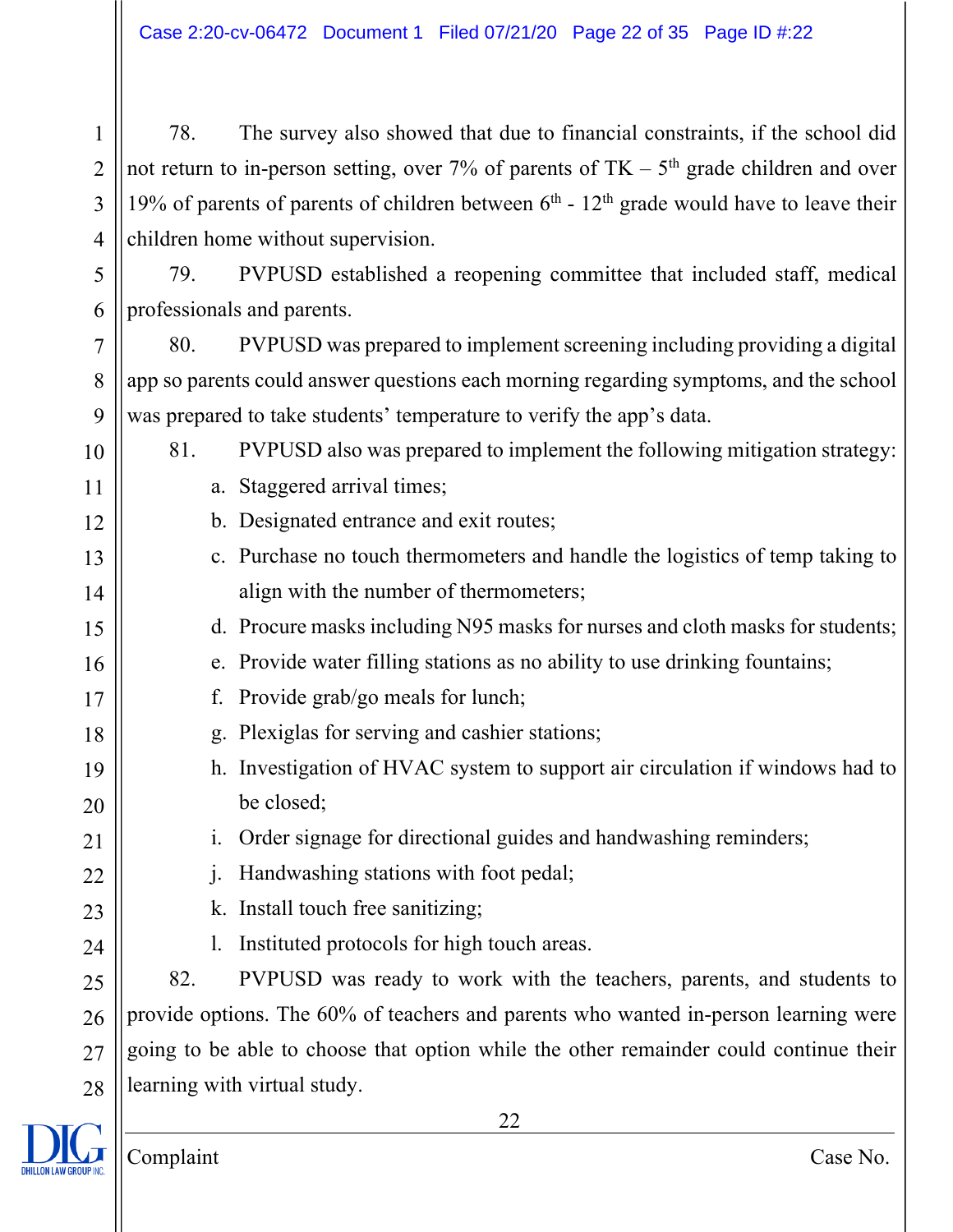#### **Newsom's Doomsday Predictions Have Not Proven True**

2 4 5 83. Governor Newsom's rationale for Executive Order N-33-20, his original shelter in place order was to "bend the curve."<sup>54</sup> He stated that "[i]n some parts of our state, our case rate is doubling every four days," and that "[t]he point of the stay at home order is to make those numbers moot."<sup>55</sup> The Governor added that one goal was to slowdown transmission enough to reduce the strain it might place on hospital resources.56

8 9 84. California only accounts for five point three percent (5.3%) of the nation's COVID-19 deaths while containing twelve percent  $(12%)$  of the nation's populace.<sup>57</sup>

10 11 12 85. Governor Newsom cited a model showing that as of March 19, 2020, 56 percent of Californians, or more than 25 million people, could be infected over the next eight weeks.<sup>58</sup>

13 14 15 86. Contrastingly, several infectious disease experts, including Professor of Epidemiology John P.A. Ioannidis of Stanford University, called this an extreme, worst-case scenario that was unlikely to happen – and they turned out to be correct.<sup>59</sup>

87. Upon information and belief, another piece of flawed data that drove

17 California's and Santa Clara County's original, onerous shelter-in-place orders was an

- 18 19 <sup>54</sup> March 19, 2020 press briefing at 35:17-36:00, available as of the date of filing at https://www.youtube.com/watch?v=8OeyeK8-S5o.<br><sup>55</sup> Id.
- 20

1

3

6

7

16

- <sup>55</sup> *Id*. 56 *Id*. at 5:42-8:09.
- 21 22 <sup>57</sup> According to the CDC, California has 6,823 of the United States' 128,035 COVID-19 deaths. Available as of the date of filing at
- 23 https://www.cdc.gov/nchs/nvss/vsrr/covid19/index.htm. According to the U.S. Census, California has 39,512,223 of the United States' 328,239,523 people. Available as of
- 24 25 date of filing at https://www.census.gov/quickfacts/fact/table/CA,US/PST045219. <sup>58</sup> *Id*. at 5:00-6:00.
- 26 <sup>59</sup> *Newsom: 56 % of Californians Could Get Coronavirus If Nothing Is Done*, San Francisco Chronicle, March 19, 2020, available as of May 3, 2020 at:
- 27 https://webcache.googleusercontent.com/search?q=cache:sokxG9\_b-
- 28 2oJ:https://www.sfchronicle.com/health/article/Newsom-56-of-Californians-could-getcoronavirus-15144438.php+&cd=1&hl=en&ct=clnk&gl=us.

23

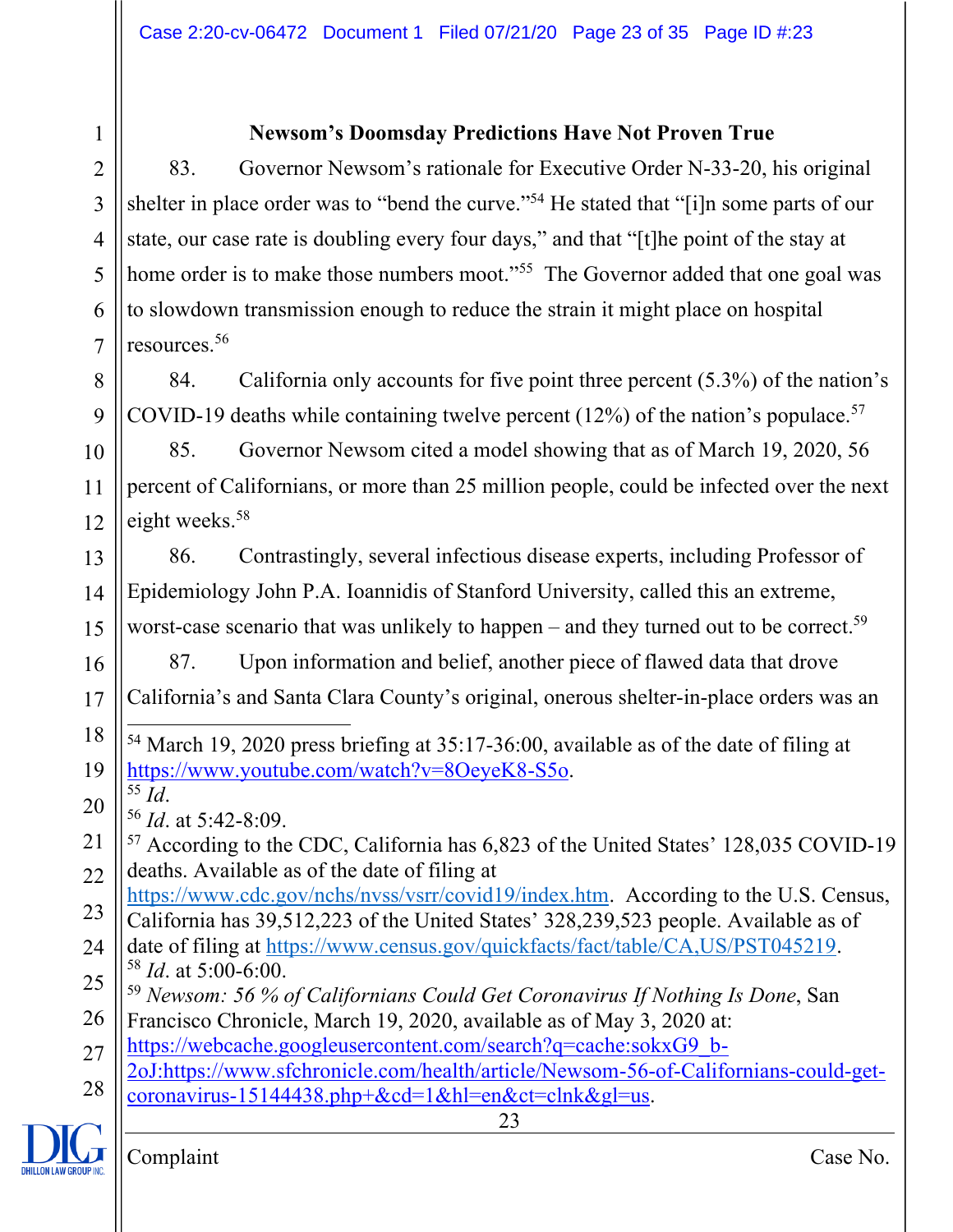incorrect assumption that the  $R_0$  of COVID-19 was 5.7.

2 3 88. The "R-naught" is the rate at which people can be infected, or more precisely the rate of reproduction of the virus as measured by infected human hosts. $^{60}$ 

4 5 6 7 8 89. Upon information and belief, part of the data that the Governor depended on for his claim—of 25 million infections in California within eight weeks—during his March 19, 2020 announcement was the initial rate of infection in Wuhan, the originating epicenter of COVID-19. Then and there, the numbers apparently showed a  $R_0$  of 5.7.<sup>61</sup>

9 10 11 90. However, now, the  $R_0$  of COVID-19 without mitigation efforts is understood to be approximately 2.2-2.7.<sup>62</sup> With mitigation efforts, the  $R_0$  of COVID-19 has been drive further down.

12 13 14 91. More egregiously, the COVID-19 death rate projections model on which Governor Newsom relied for implementing a state of emergency and mass quarantine of healthy Californians, turned out to be grossly flawed.<sup>63</sup>

15 16 17 18 19 92. Governor Newsom's inexplicable restrictions on school reopening is not based in scientific facts, and is completely arbitrary especially in light of the fact that California allows all of the functional components of schools allowed in camps and childcare. More fundamentally, the school closing "plan" is no plan at all, and ignores the state's legal duties to California's children.

21 22

24

25

20

1

///

23 ///

> <sup>60</sup> https://www.nytimes.com/2020/04/23/world/europe/coronavirus-R0-explainer.html.  $61$  Available as of the date of filing: https://wwwnc.cdc.gov/eid/article/26/7/20-

26 0282 article. <sup>62</sup> *Id*.

27 28  $63$  Available as of the date of filing: https://www.statnews.com/2020/04/17/influentialcovid-19-model-uses-flawed-methods-shouldnt-guide-policies-critics-say/.

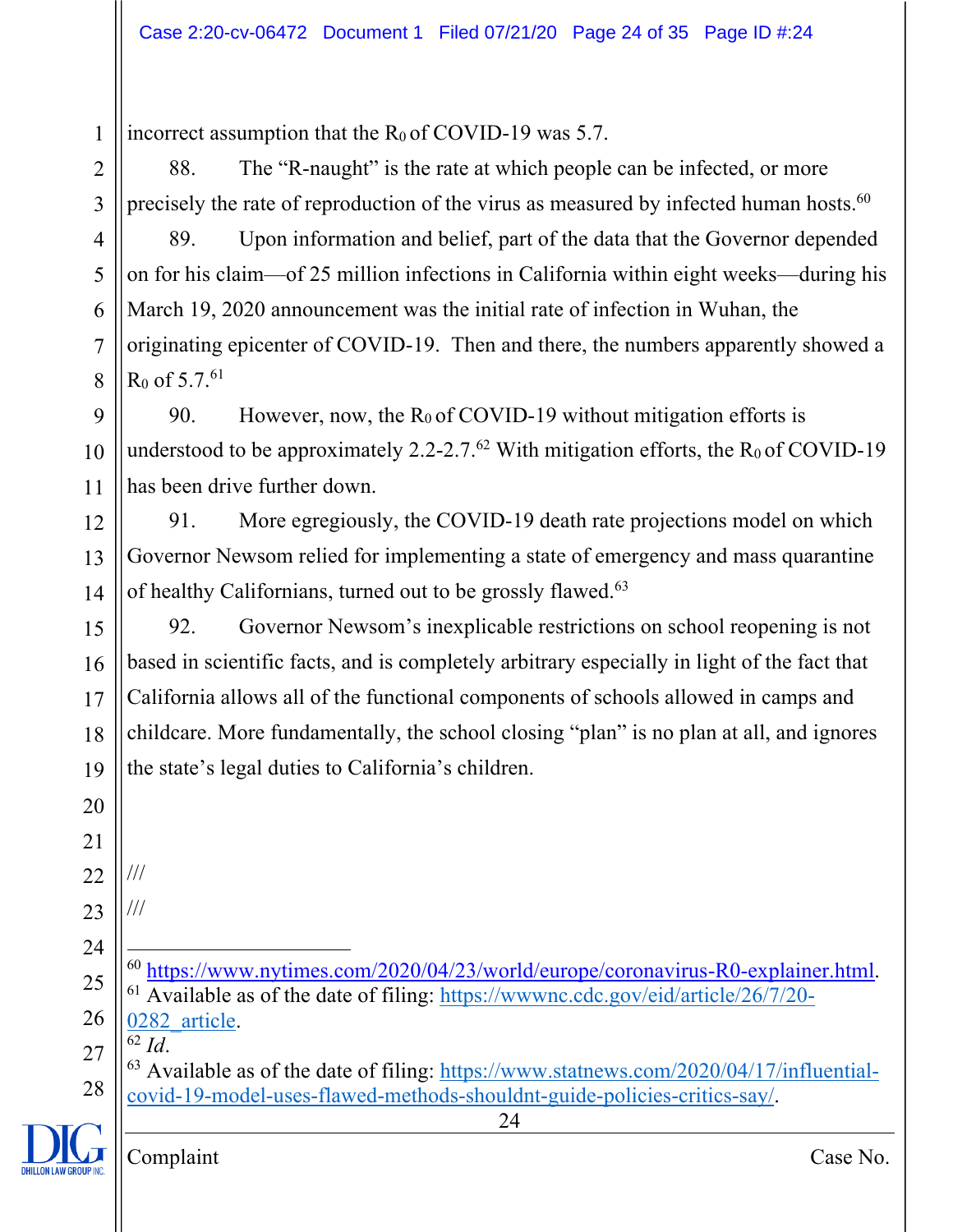### **CLAIMS**

## **FIRST CLAIM FOR RELIEF**

# **42 U.S.C. § 1983 – Violation of the Equal Protection Clause Arbitrary School Closures**

#### **(By All Plaintiffs Against All Defendants)**

93. Plaintiffs incorporate herein by reference each and every allegation contained in the preceding paragraphs of this Complaint as though fully set forth herein.

8 9 10 11 12 94. The equal protection doctrine prohibits "governmental classifications that affect some groups of citizens differently than others." *Engquist v. Or. Dep't. of Agric.*, 553 U.S. 591, 601 (2008) (citations omitted). The touchstone of this analysis is whether a state creates disparity "between classes of individuals whose situations are arguably indistinguishable." *Ross v. Moffitt*, 417 U.S. 600, 609 (1974).

13 14 15 16 17 95. The framework for reopening schools facially, and as-applied, arbitrarily treats Plaintiffs' children (and other minors attending public and private schools) differently from those in nearby school districts; those in childcare; and those attending summer camps, even though all such children and their families are all similarly situated.

18 19 20 21 22 23 24 25 26 96. The risk of exposure or transmission within in any particular county is substantially the same whether children are at school, daycare, or at camp, yet only schools are subject to arbitrarily mandated closures. Children at summer camp, daycare, and in school will be in the presence of other children, in an enclosed space, overseen by an older person(s) not comprised of the child's family unit, for an extended period, and industry guidance issued for schools, camps, and daycare, contains the same or essentially the same protocols for wearing face coverings, physically distancing, hygiene, cleaning, arrival/departure procedures, sharing, checking for signs and symptoms and notification procedures if a child or staff member becomes ill.

27 28 97. Defendants' mandates arbitrarily restrict access to schools based on the location of the school. Children residing in any particular county, including those



1

2

3

4

5

6

7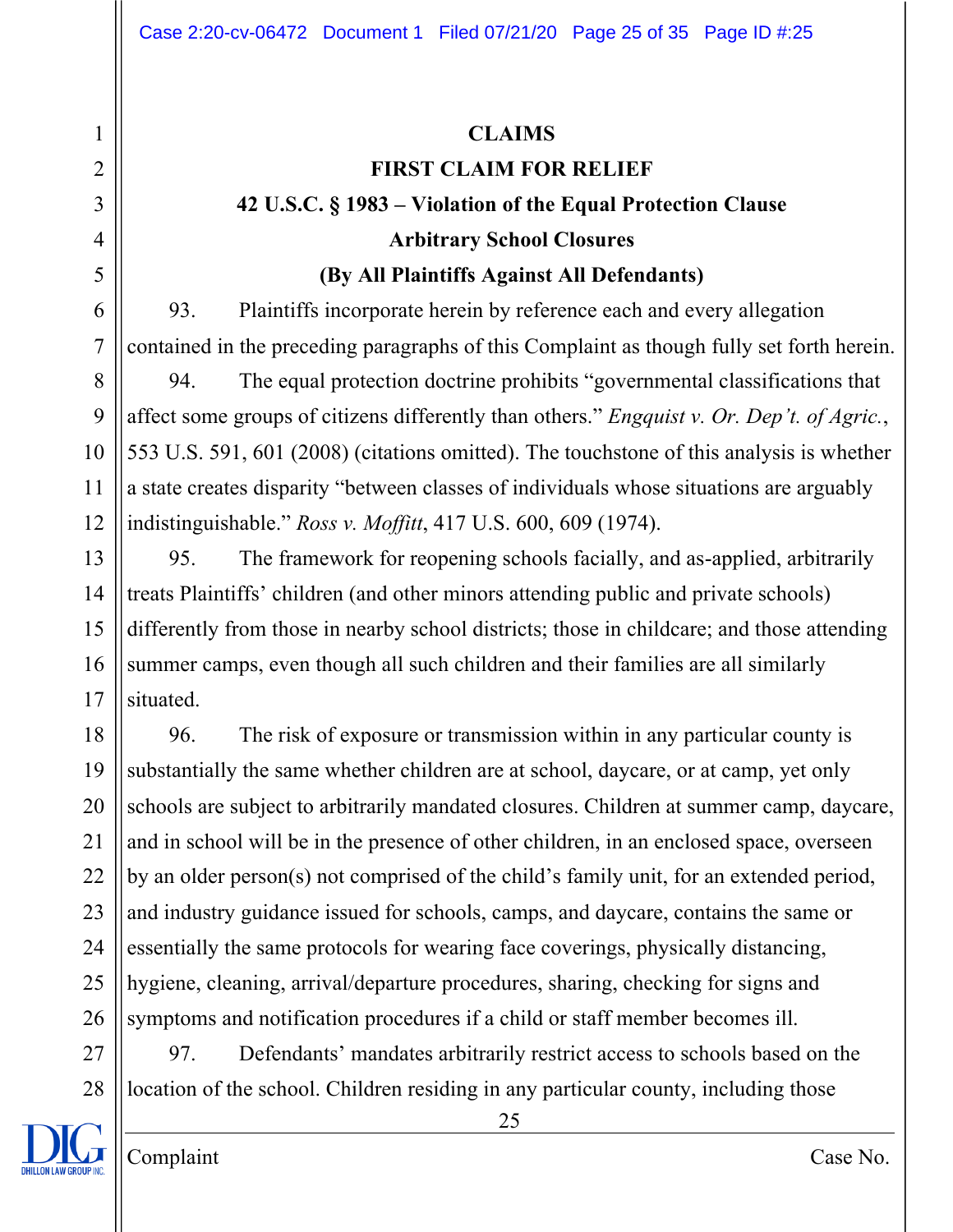1 2 3 4 counties in which Defendants have forcibly shut down in-person instruction, may still attend private school in nearby counties, despite the differing levels of risk or exposure to the virus, further revealing the arbitrary nature of Defendants' treatment of Plaintiffs and all others who rely on the public school system.

98. There is no rational basis—much less any compelling reason—for allowing Defendants' arbitrary treatment of schools, which are vital to children's development, and are subject to more severe restrictions and potentially outright closure. Moreover, apt and less restrictive alternatives to Defendants' closure regime exist, such as requiring schools to *enable* distanced learning over the internet, without imposing Defendants' overbearing, one-size-fits-all regime.

11 12 13 99. Defendants intentionally, discriminatorily, and arbitrarily imposed restrictions on the reopening of schools in violation of Plaintiffs' right to equal protection under the law.

14 15 16 17 18 100. Plaintiffs have no adequate remedy at law and will suffer serious and irreparable harm to their and/or their children's constitutional rights unless Defendants are enjoined from implementing and enforcing the State Order and associated guidance documents which restrict the reopening of schools in a manner that violates the Equal Protection Clause.

19 20 21 22 101. Pursuant to 42 U.S.C. §§ 1983 and 1988, Plaintiffs are entitled to declaratory relief and temporary, preliminary, and permanent injunctive relief invalidating and restraining enforcement of the State Order and any associated guidance documents.

24 25 102. Plaintiffs found it necessary to engage the services of private counsel to vindicate their rights under the law. Plaintiffs are therefore entitled to an award of attorneys' fees pursuant to 42 U.S.C. § 1988.

27 ///

23

26

5

6

7

8

9

10

28 ///

26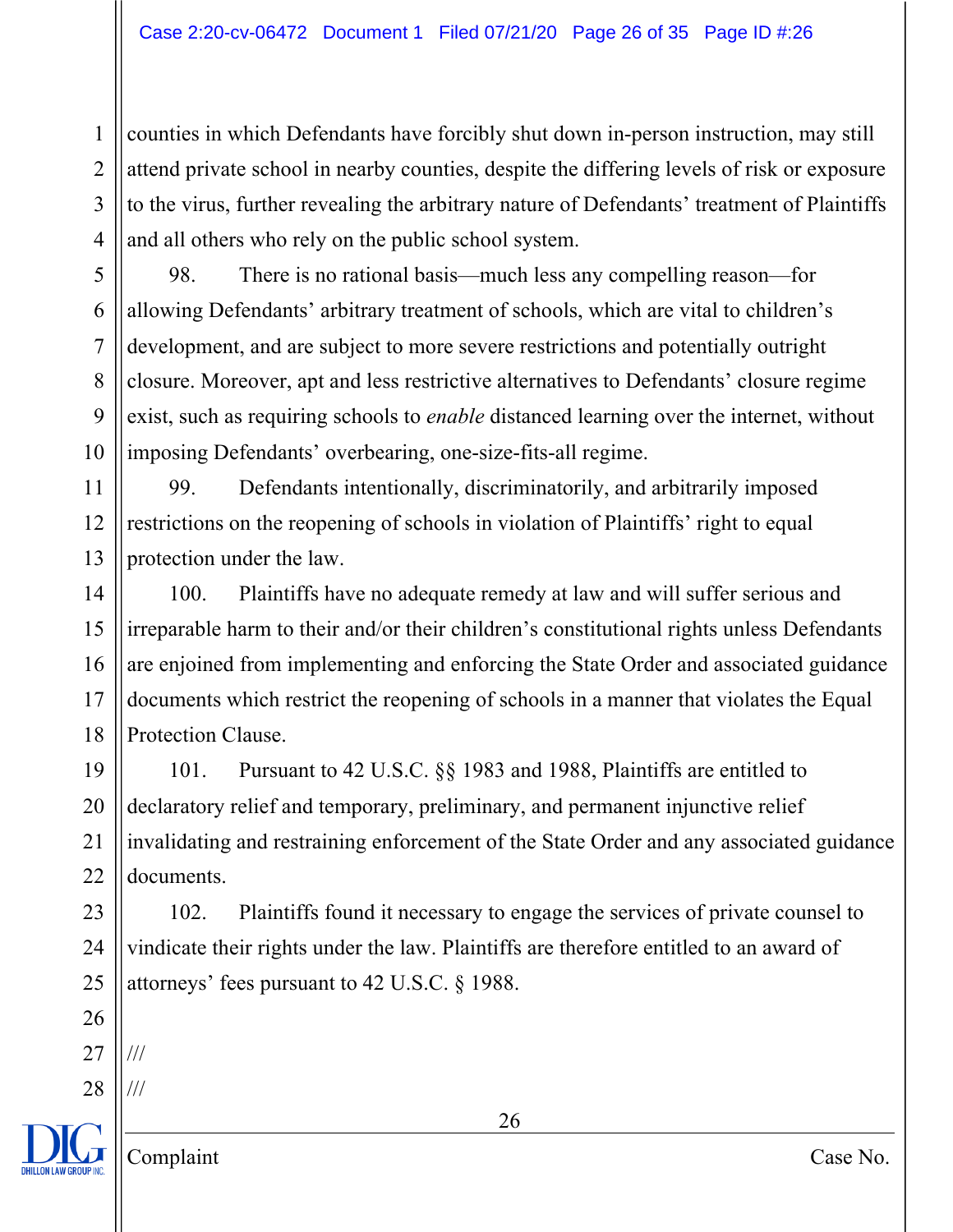# 1 2 3 4 5 6 7 8 9 10 11 12 13 14 15 16 17 18 19 20 21 22 23 24 25

**SECOND CLAIM FOR RELIEF 42 U.S.C. § 1983 – Violation of Due Process Deprivation of Liberty Without Procedural Due Process of Law (By All Plaintiffs against All Defendants)**

103. Plaintiffs incorporate herein by reference each and every allegation contained in the preceding paragraphs of this Complaint as though fully set forth herein

104. The Due Process Clause of the Fourteenth Amendment provides that no state shall "deprive any person of life, liberty, or property, without due process of law." U.S. Const. amend XIV. Plaintiffs and their children have a liberty interest in their right to equal access to basic minimum education and in their rights secured by the California Constitution and state law, which includes the right to an education, Cal. Const. art. IX, § 1 ("[a] general diffusion of knowledge and intelligence [is] . . . essential to the preservation of the rights and liberties of the people…."); *O'Connell v. Superior Court*, 141 Cal. App. 4th 1452, 1482 (2006) (students possess a constitutional right to "equal access to a public education system that will teach them the skills they need to succeed as productive members of modern society."); *Butt v. State of California*, 4 Cal. 4th 668, 681 (1992) ("education is a "uniquely fundamental personal interest in California"); *Serrano v. Priest*, 5 Cal. 3d 584, 589 (1971) ("the right to an education in our public schools is a fundamental interest …") and (2) their right to contract freely, without impairment by the State, with private schools for the education of their children. U.S. Const., art. I, § 10; Cal. Const. art. I, § 9.

26 27 105. Defendants deprive Plaintiffs and/or their children of these rights and liberties without due process of law, in violation of the Fourteenth Amendment to the U.S. Constitution, by (1) mandating distanced-learning in most circumstances, which effectively provides no or unequal access to education; and by (2) substantially impairing Plaintiffs' ability to contractually obligate schools to complete the in-person instruction of their children that the state refuses to provide.



28

Complaint Case No.

106. The State Order and Defendants' enforcement thereof violate Plaintiffs'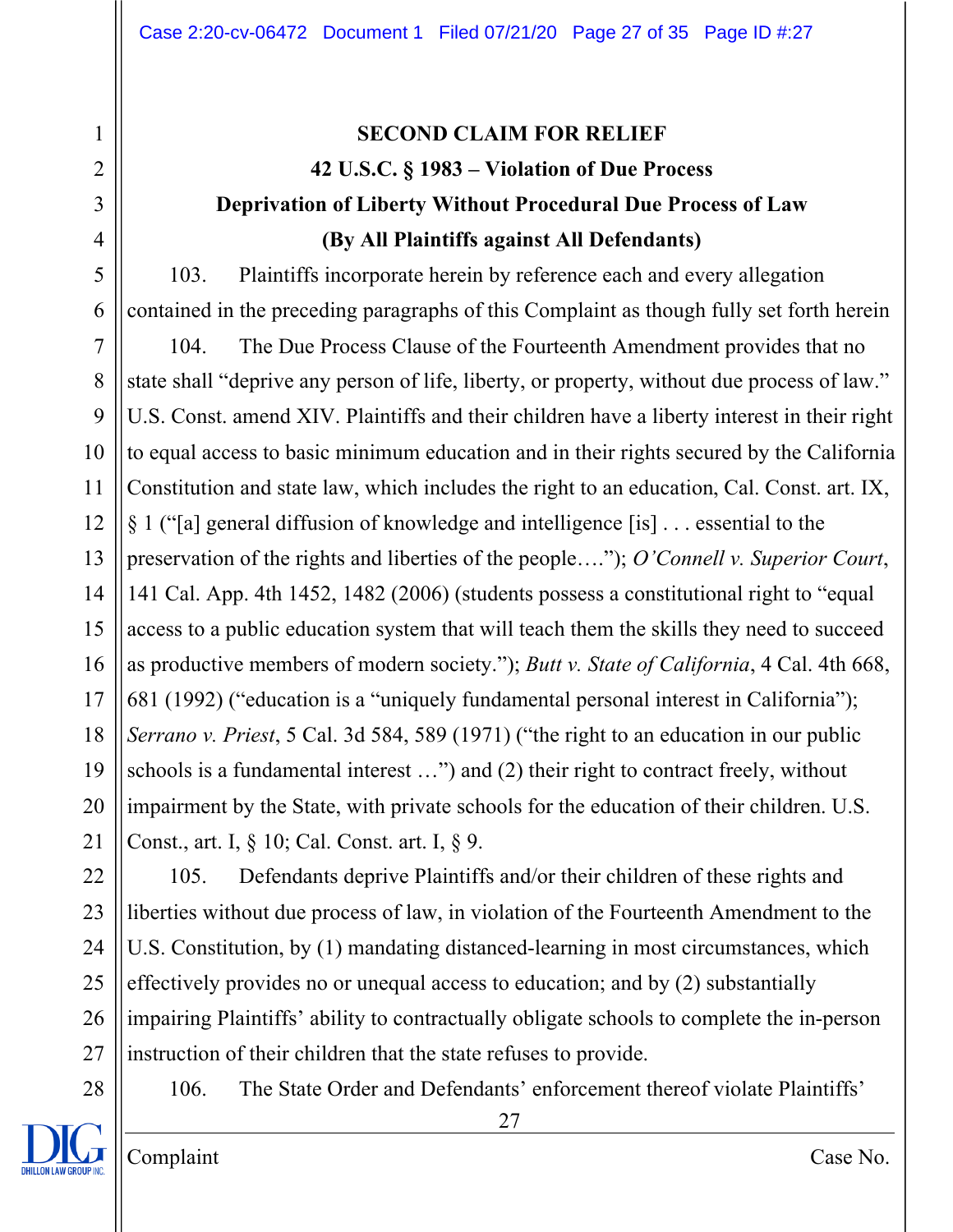1 2 3 4 procedural due process rights because (1) Defendants lack any legal authority to issue or enforce the State Order and associate guidance, and therefore deprive Plaintiffs of liberties without any process whatsoever, and (2) Defendants fail to specify standards or protocols applicable to requests for a waiver from compliance with Defendants' orders.

5 6 7 8 9 107. Defendants have no authority under either the California Constitution nor any law adopted by the legislature to deprive Plaintiffs or their children of their right to receive an education or to be free of the State's substantial impairment of contracts indeed, rights are themselves protected by the California Constitution, U.S. Constitution, and fundamental law;

10 11 12 108. California law makes clear that "No state agency shall issue . . . any guideline . . . unless the guideline . . . has been adopted as a regulation filed with the Secretary of State . . . ." Cal. Gov. Code § 11340.5(a).

13 14 15 16 17 18 19 109. Nowhere in the California Emergency Services Act, does it give the Governor the authority to suspend the constitutional rights of Californians or to suspend California statutes. Instead, Cal. Gov. Code §§ 8567, 8571, and 8627 only permit the governor to suspend "regulations" and that these orders must be in writing. However, the Governor has misused his Emergency Powers to mandate that any violation of the State public health directives results in a fine not to exceed \$1,000 or by imprisonment not to exceed six months. Cal. Gov. Code §8665.

20 21 22 23 24 25 110. In California, a regulation that has not been adopted in compliance with the Administrative Procedure Act is deemed an Underground Regulation and is invalid. *See Modesto City Schools v. Education Audits Appeal Panel*, 123 Cal.App.4th 1365, 1381 (2004). California is one of the few states that requires rulemaking procedure for the adoption of guidance documents. California Practice Guide: Administrative Law 25:45, by Rutter Group.

26 27 28 111. Defendant Sonia Y. Angell is not an elected official. However, Defendant Newsom has effectively given Defendant Angell the ability to govern the state of California by guidance shutting down businesses and schools, in the latter case with one

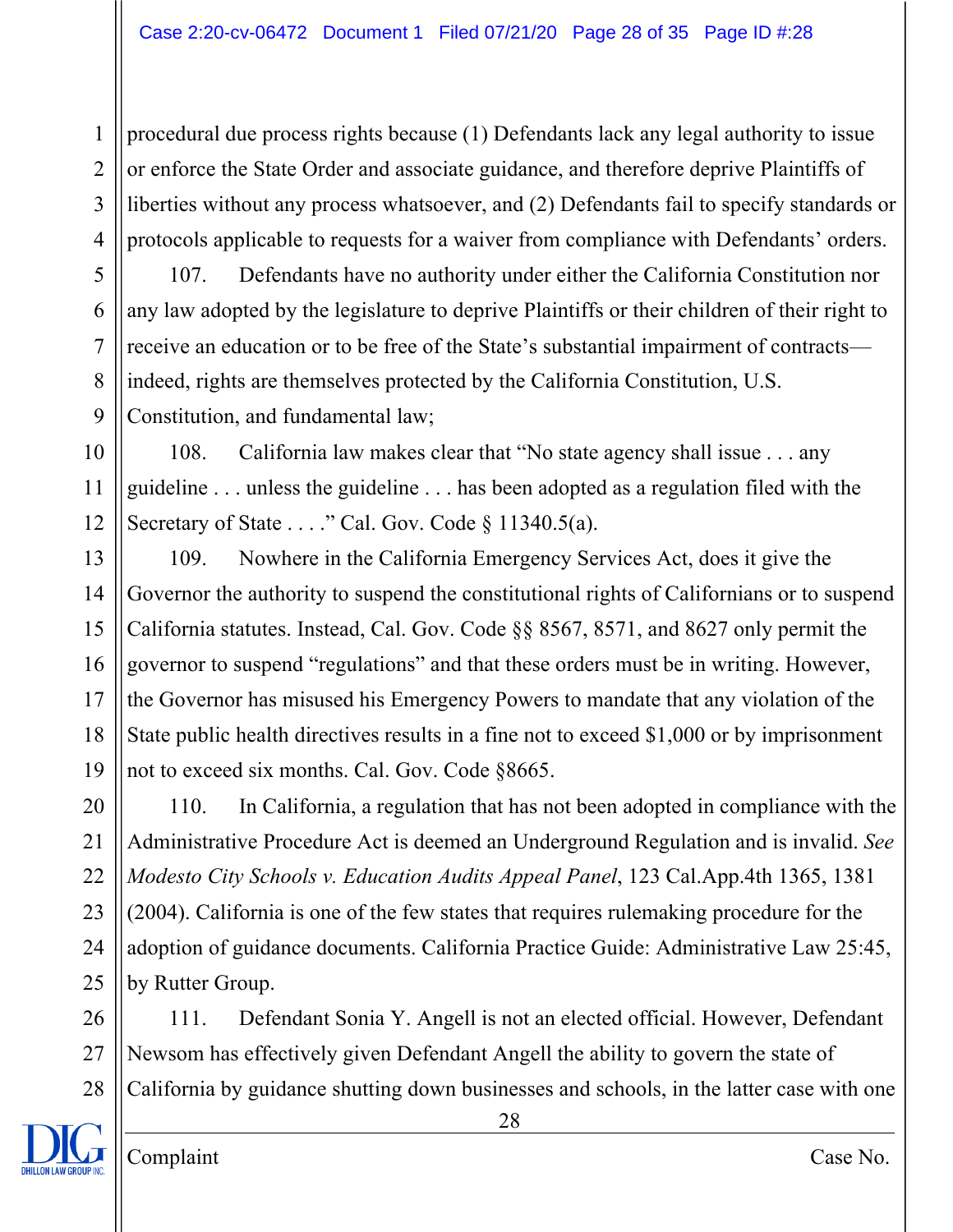1 2 3 stroke of the pen dooming millions of California children to no meaningful education, inadequate education, no provision of special needs instruction, and a myriad of health and safety risks.

4 5 6 112. Governor Newsom has been impermissibly delegating executive authority to the Public Health Agency, who in turn has been issuing directives, under the guise of law, with criminal penalties associated for not following order.

7 8 9 10 11 12 13 14 15 113. The non-descript waiver process referenced in materials issued by the California Department of Public Health is vague and subject to arbitrary enforcement and implementation: "A waiver may only be granted if one is a requested by the superintendent (or equivalent for charter or private schools), in consultation with labor, parent and community organizations. Local health officers must review local community epidemiological data, consider other public health interventions, and consult with CDPH when considering a waiver request." <sup>64</sup> Defendants provide no standards by which local health officers are to assess, approve, or reject such waiver requests. What does "in consultation with" mean? Californians are left to guess.

16 17 18 19 114. As such, Plaintiffs and the public lack any meaningful opportunity to seek redress of injuries caused by Defendants' mandates or by which they may seek to reopen schools based on evidence of changing circumstances, recent research, or the availability of healthcare or health practices to mitigate risks associated with the virus.

115. Plaintiffs have no adequate remedy at law and will suffer serious and irreparable harm to their constitutional rights unless Defendants are enjoined from implementing and enforcing the State Order and associated guidance.

23 24 25 116. Pursuant to 42 U.S.C. §§ 1983 and 1988, Plaintiffs are entitled to declaratory relief and temporary, preliminary, and permanent injunctive relief invalidating and restraining enforcement of the State Order and associated guidance.

 $64$  Available as of date of filing:

29



20

21

22

<sup>27</sup> 28 https://www.cdph.ca.gov/Programs/CID/DCDC/CDPH%20Document%20Library/CO VID-19/Schools%20Reopening%20Recommendations.pdf.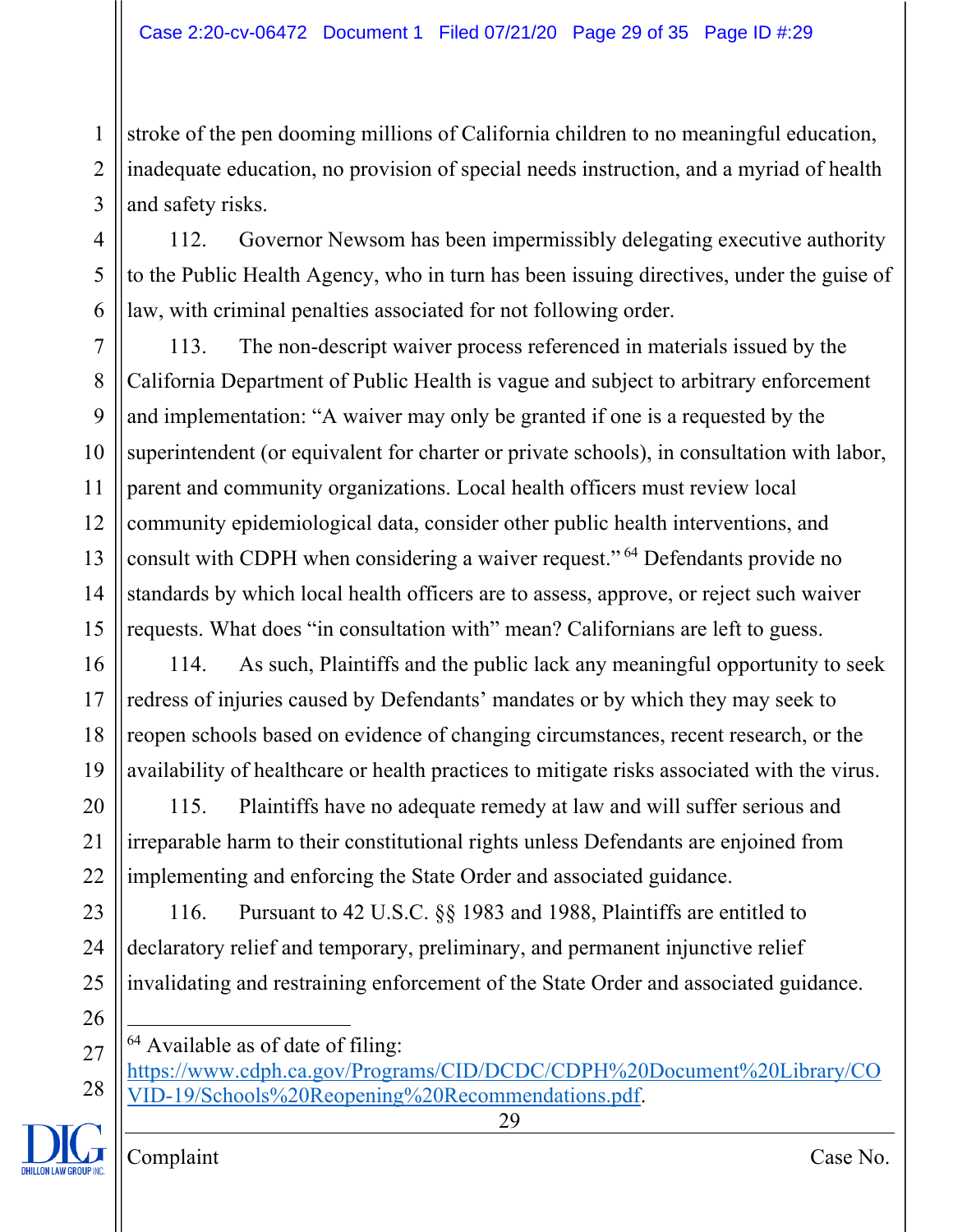Case 2:20-cv-06472 Document 1 Filed 07/21/20 Page 30 of 35 Page ID #:30

2 3 117. Plaintiffs found it necessary to engage the services of private counsel to vindicate their rights under the law. Plaintiffs are therefore entitled to an award of attorneys' fees pursuant to 42 U.S.C. § 1988.

# **THIRD CLAIM FOR RELIEF 42 U.S.C. § 1983 – Violation of Due Process Deprivation of Substantive Due Process of Law (By All Plaintiffs against All Defendants)**

118. Plaintiffs incorporate herein by reference each and every allegation contained in the preceding paragraphs of this Complaint as though fully set forth herein

10 11 12 13 14 15 16 17 18 19 20 21 22 23 24 119. The Due Process Clause of the Fourteenth Amendment provides that no state shall "deprive any person of life, liberty, or property, without due process of law." U.S. Const. amend XIV. Plaintiffs and their children have a liberty interest in their right to equal access to basic minimum education and in their rights secured by the California Constitution and state law, which includes the right to an education, Cal. Const. art. IX, § 1 ("[a] general diffusion of knowledge and intelligence [is] . . . essential to the preservation of the rights and liberties of the people…."); *O'Connell v. Superior Court*, 141 Cal. App. 4th 1452, 1482 (2006) (students possess a constitutional right to "equal access to a public education system that will teach them the skills they need to succeed as productive members of modern society."); *Butt v. State of California*, 4 Cal. 4th 668, 681 (1992) ("education is a "uniquely fundamental personal interest in California"); *Serrano v. Priest*, 5 Cal. 3d 584, 589 (1971) ("the right to an education in our public schools is a fundamental interest …") and (2) their right to contract freely, without impairment by the State, with private schools for the education of their children. U.S. Const., art. I, § 10; Cal. Const. art. I, § 9.

25 26 27 28 120. Defendants deprive Plaintiffs and their children of these rights and liberties without due process of law, in violation of the Fourteenth Amendment to the U.S. Constitution, by (1) mandating distanced-learning in most circumstances, which effectively provides no or unequal access to education; and by (2) substantially



1

4

5

6

7

8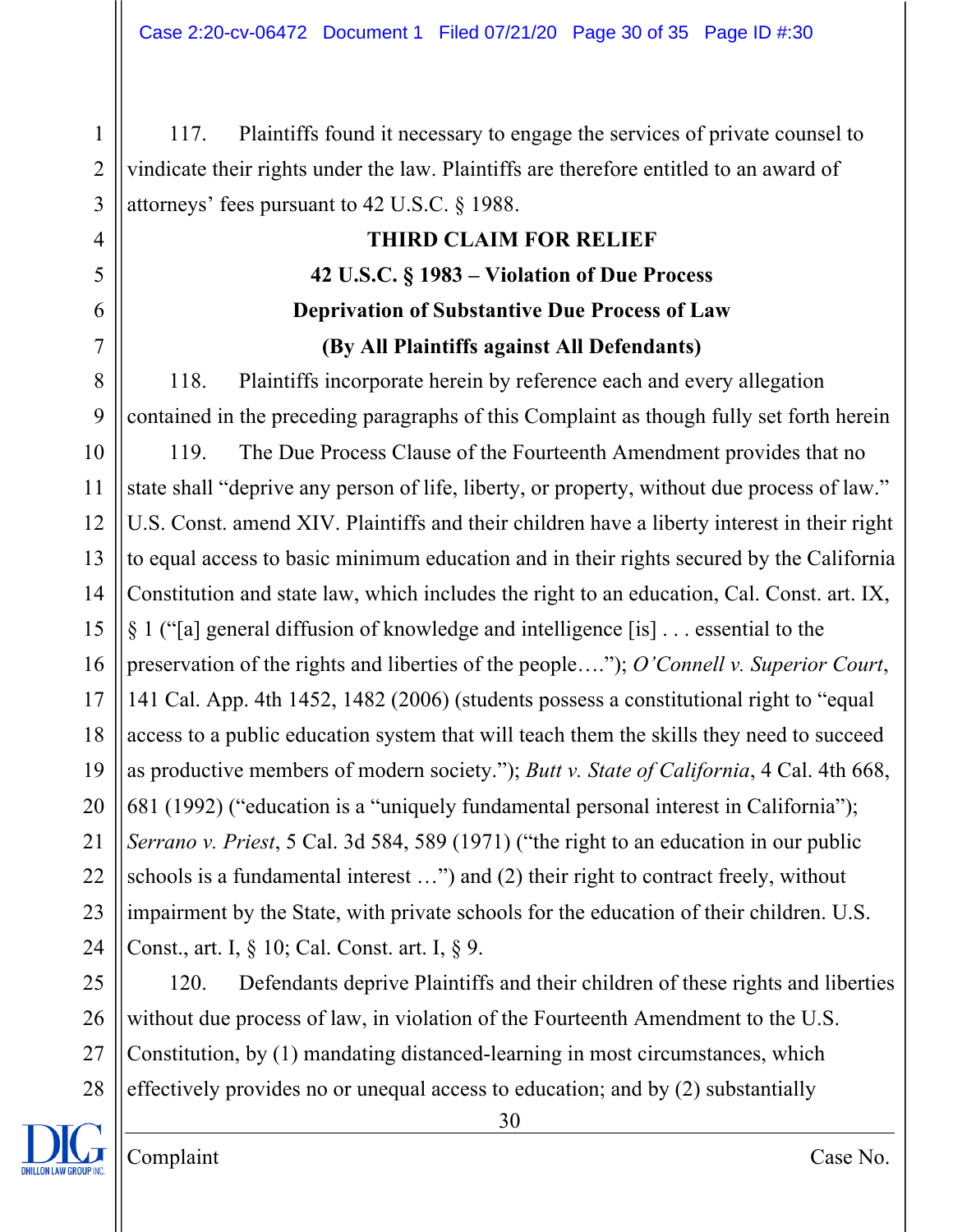1 2 impairing Plaintiffs' ability to contractually obligate private schools to complete the inperson instruction of their children that the state refuses to provide.

121. The State Order and Defendants' enforcement thereof violate Plaintiff's substantive due process rights as follows:

a. fundamental law and the California Constitution entitles Plaintiffs and their children equal access to a basic minimum education.

7 8 9 b. the U.S. Constitution entitles Plaintiffs to be free of substantial impairment from the state of their ability to obligate educational institutions to instruct their children by operation of contract law;

10 11 c. Defendants lack any legitimate, rational, or compelling interest for depriving Plaintiffs' children of their right to an education.

12 d. even if such a legitimate interest existed, the State Order and associated guidance is neither rationally related nor narrowly tailored to further any such interest.

122. Plaintiffs have no adequate remedy at law and will suffer serious and irreparable harm to their constitutional rights unless Defendants are enjoined from implementing and enforcing the State Order and associated guidance.

123. Pursuant to 42 U.S.C. §§ 1983 and 1988, Plaintiffs are entitled to declaratory relief and temporary, preliminary, and permanent injunctive relief invalidating and restraining enforcement of the State Order and associated guidance.

124. Plaintiffs found it necessary to engage the services of private counsel to vindicate their rights under the law. Plaintiffs are therefore entitled to an award of attorneys' fees pursuant to 42 U.S.C. § 1988.

3

4

5

6

Complaint Case No.

///

///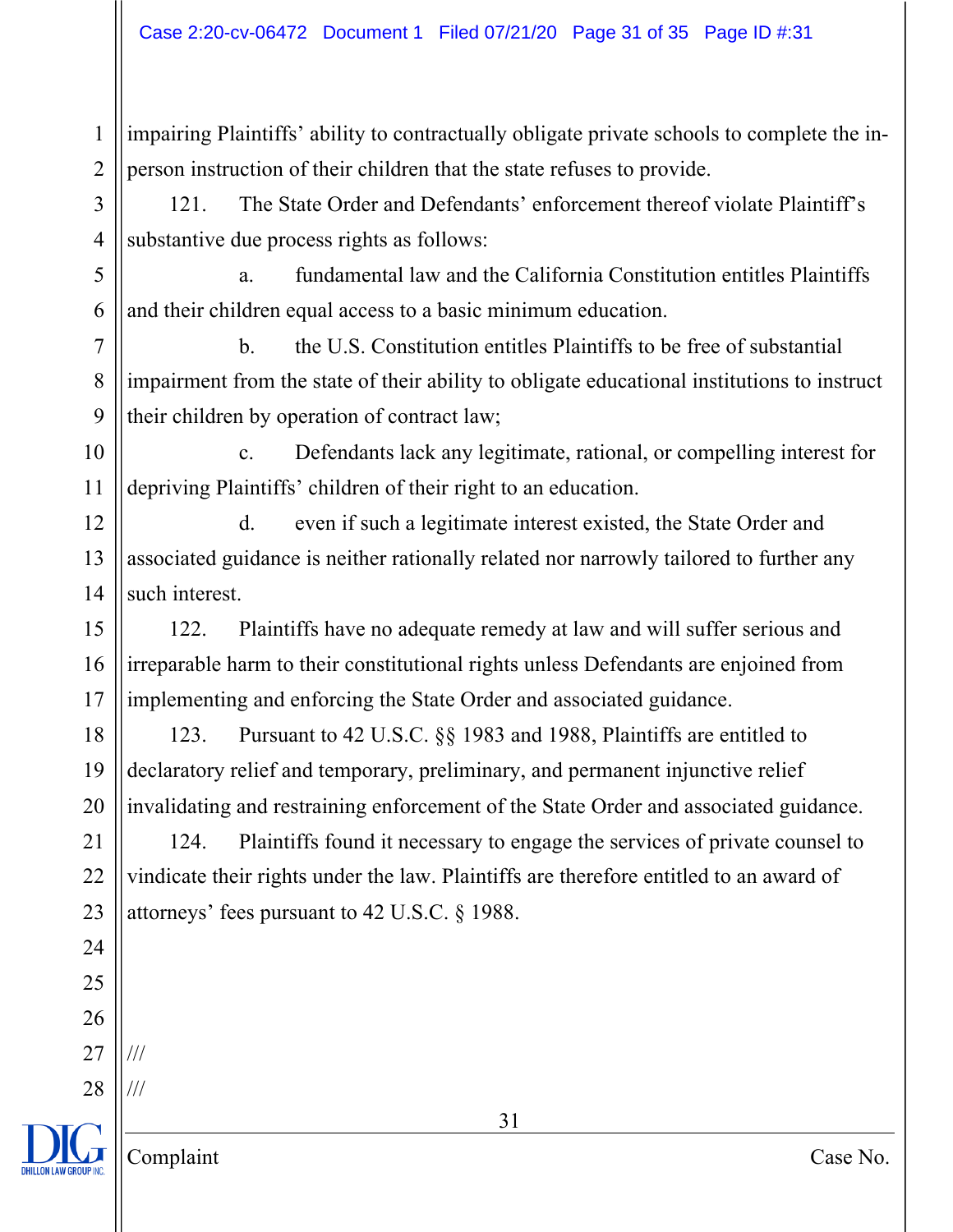# 1 2 3 4 5 6 7 8 9 10 11 12 13 14 15 16 17 18 19 20 21 22 23 24 25 26 27 28

Complaint Case No.

# **FOURTH CLAIM FOR RELIEF 42 U.S.C. § 1983 – Violation of Title VI of Civil Rights Act of 1964 Disparate Impact on Racial Minorities (By Christine Ruiz and Z. R. Against All Defendants)**

125. Plaintiffs incorporate herein by reference each and every allegation contained in the preceding paragraphs of this Complaint as though fully set forth herein.

126. Federal law conveys to Plaintiffs the right to be free from enforcement of facially discriminatory laws, facially neutral laws adopted with discriminatory intent or purpose, and facially neutral laws causing a disparate impact on racial minorities with regard to federally funded public programs, including California's public schools. 42 U.S.C. 2000d, *et seq.* (Title VI of the Civil Rights Act of 1964). Section 1983, in turn, creates a private right of action against the deprivation of such federal rights against officials acting under color of state law, despite there being no private right of action under a disparate impact theory pursuant to Title VI itself. *See* 42 U.S.C. § 1983; *Alexander v. Sandoval*, 532 U.S. 275, 300 (2001) (Stevens, J., dissenting) ("[l]itigants who in the future wish to enforce the Title VI [disparate impact] regulations against state actors in all likelihood must only reference § 1983 to obtain relief.")

127. Mandatory distance learning facially, and as-applied here, creates a negative, disparate impact on racial minorities, including Plaintiff Christine Ruiz and her son, Z. R., who are Hispanic. Public policy research has confirmed that racial minorities rely more heavily on educational opportunities for gaining equal socioeconomic footing when compared to their non-minority counterparts, occasionally resulting in an increased need for educational services. <sup>65</sup> Racial minorities are therefore disproportionally required to devote greater resources to provide themselves and their

<sup>65</sup> See, e.g., https://calmatters.org/explainers/achievement-gap-california-explainerschools-education-disparities-explained/;

https://www.npr.org/2019/02/26/696794821/why-white-school-districts-have-so-muchmore-money.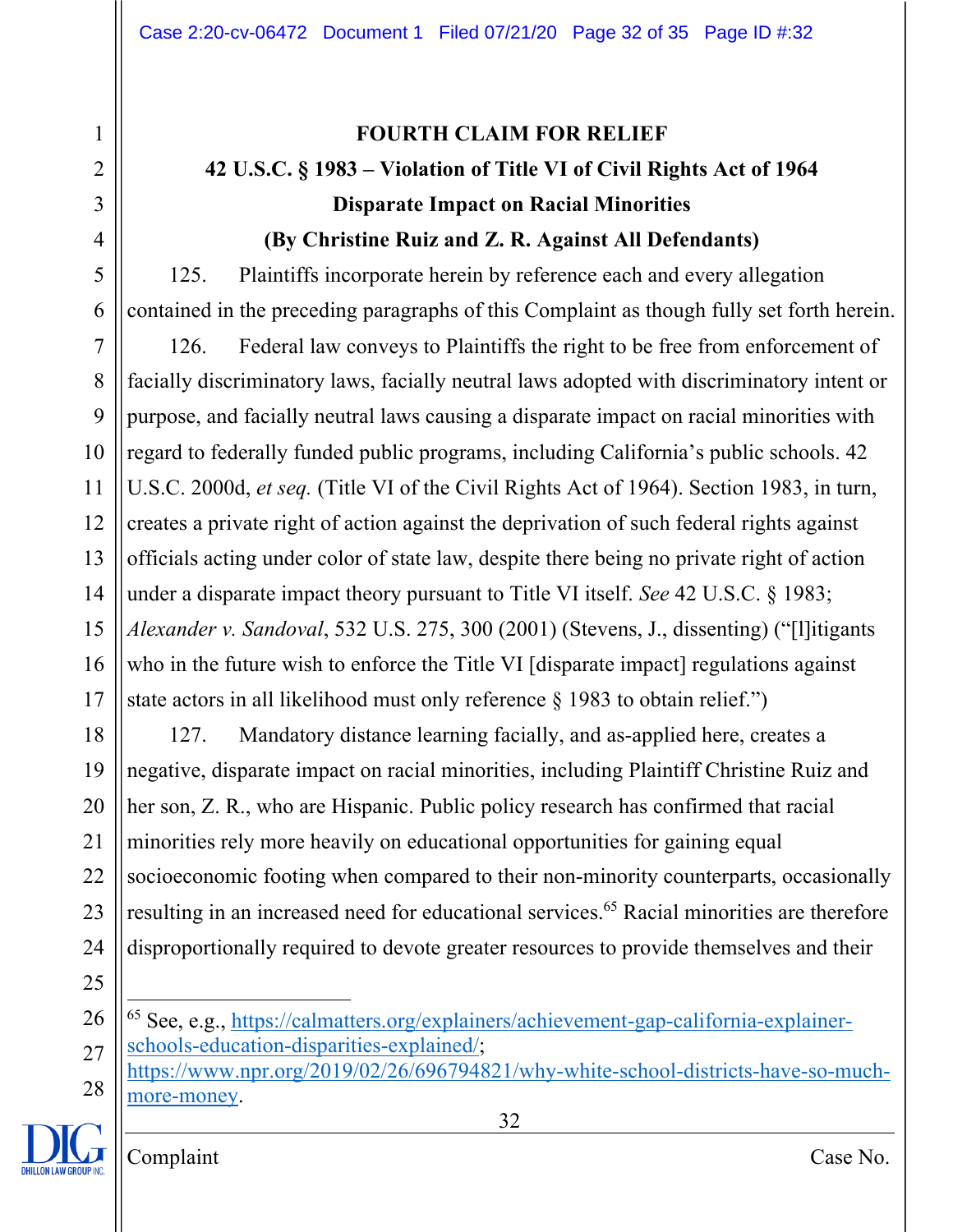children with the same educational opportunities available to their counterparts – this phenomenon is known as the "education gap."

128. Defendants have acted arbitrarily and with deliberate indifference toward the unduly harsh effects their school restrictions have on Plaintiffs Ruiz and Z. R. and all others racial minorities who must devote additional or unique resources to implement meaningful at-home instruction when compared with non-minorities.

129. Plaintiffs have no adequate remedy at law and will suffer serious and irreparable harm to their constitutional rights unless Defendants are enjoined from implementing and enforcing their broad prohibitions on in-person education in California.

130. Pursuant to 42 U.S.C. §§ 1983 and 1988, Plaintiffs are entitled to declaratory relief and temporary, preliminary, and permanent injunctive relief invalidating and restraining enforcement of the State Order.

131. Plaintiffs found it necessary to engage the services of private counsel to vindicate their rights under the law. Plaintiffs are therefore entitled to an award of attorneys' fees pursuant to 42 U.S.C. § 1988.

# **FIFTH CLAIM FOR RELIEF**

# **42 U.S.C. § 1983 – Violation of Federal Disability Rights Failure to Provide Equal Educational Access to Disabled Students (By Plaintiffs Christine Ruiz and Z. R. against All Defendants)**

132. Plaintiffs incorporate herein by reference each and every allegation contained in the preceding paragraphs of this Complaint as though fully set forth herein.

133. Federal law provides Plaintiffs Ruiz and Z. R., along with all other disabled families and children in California the right to free appropriate public education, individualized education plans conferring meaningful educational benefit, appropriate evaluation, and the right to be free from discrimination on the basis of any disability, including through the exclusion from or deprivation of equal access to the

1

2

3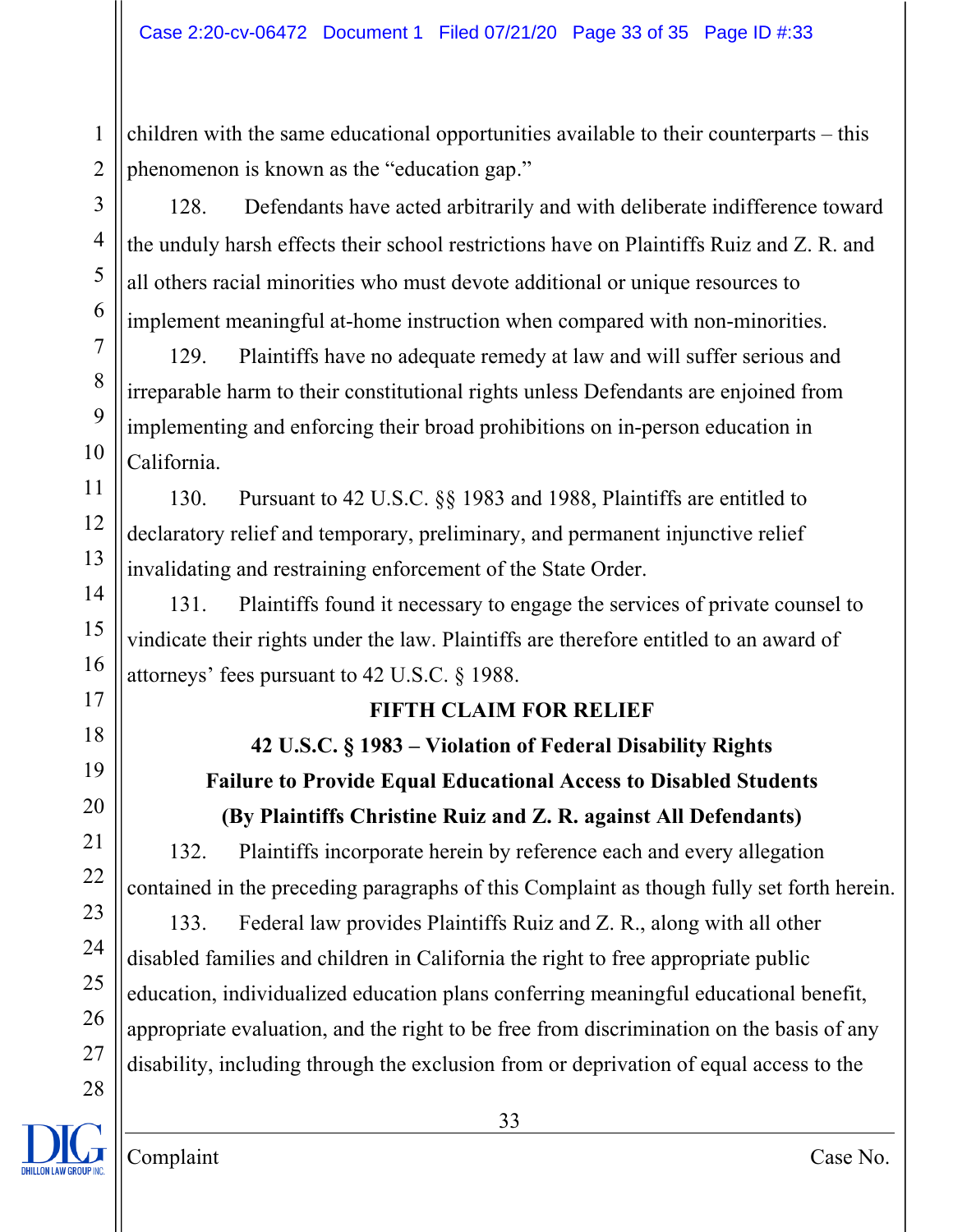1 2 3 4 educational opportunities. *See* 20 U.S.C. § 1400, *et seq.* (Individuals with Disabilities Education Act ("IDEA")); 42 U.S.C.A. § 12131, *et seq.*, (Title II of the Americans with Disabilities Act of 1990 ("ADA")); 29 U.S.C. § 794, *et seq.*, (Section 504 of the Rehabilitation Act of 1973).

134. Defendants' arbitrarily imposed restrictions on the reopening of schools, including the forced closure of many public and private schools, deprives Plaintiffs Ruiz and Z. R. of these rights, which are secured by the above-cited federal laws.

8 9 10 11 12 135. Defendants act knowingly, recklessly, and with deliberate indifference to the rights of Plaintiffs Ruiz and Z. R., and their children, and all other disabled children, by forcibly restricting most private and public schools in California from providing meaningful educational opportunities commensurate with their obligations under federal law.

13 14 15 16 136. Plaintiffs Ruiz and Z. R. have no adequate remedy at law and will suffer serious and irreparable harm in the form of the deprivation of educational access and other educational and non-discrimination rights secured by federal law, unless Defendants are enjoined from implementing and enforcing the school closure.

17 18 19 20 137. Pursuant to 42 U.S.C. §§ 1983 and 1988, Plaintiffs are entitled to declaratory relief and temporary, preliminary, and permanent injunctive relief invalidating and restraining enforcement of the State Order and any associated guidance.

22 23 138. Plaintiffs Ruiz and Z. R. found it necessary to engage the services of private counsel to vindicate their rights under the law. They are therefore entitled to an award of attorneys' fees pursuant to 42 U.S.C. § 1988.

**WHEREFORE**, Plaintiffs respectfully request that this Court enter judgment against Defendants as follows:

• An order and judgment declaring that the State Order and the associated guidance, facially and as-applied to Plaintiffs, violates the Equal Protection and Due Process Clauses of the Fourteenth Amendment to the U.S.

34

21

24

25

26

27

28

5

6